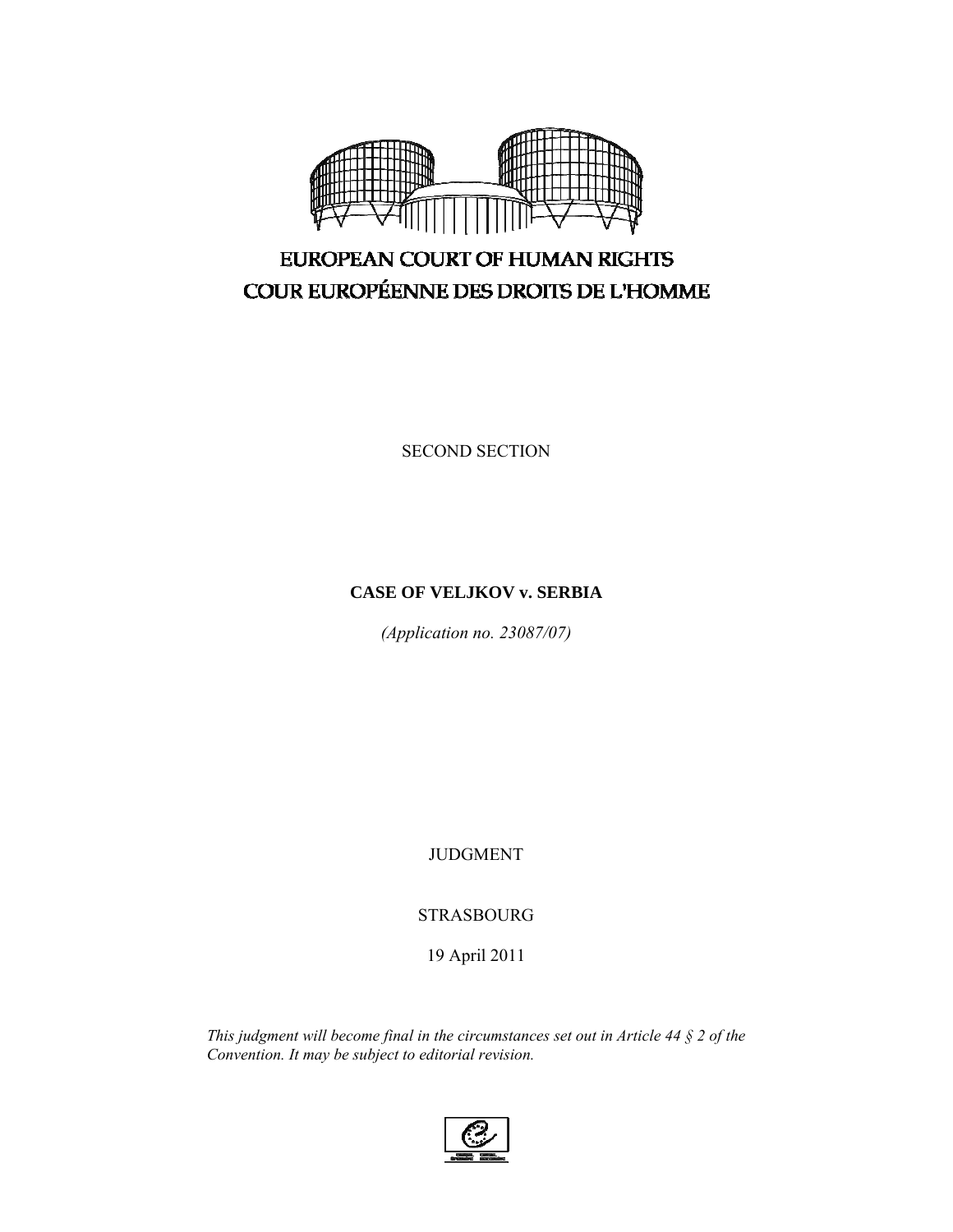#### **In the case of Veljkov v. Serbia,**

The European Court of Human Rights (Second Section), sitting as a Chamber composed of:

 Françoise Tulkens, *President,*  Ireneu Cabral Barreto, David Thór Björgvinsson, Dragoljub Popović, Giorgio Malinverni, András Sajó, Guido Raimondi, *judges,* 

and Françoise Elens-Passos, *Deputy Section Registrar,*

Having deliberated in private on 29 March 2011,

Delivers the following judgment, which was adopted on that date:

#### PROCEDURE

1. The case originated in an application (no. 23087/07) against the Republic of Serbia lodged with the Court under Article 34 of the Convention for the Protection of Human Rights and Fundamental Freedoms ("the Convention") by a Serbian national, Mrs Rajka Mićić ("the applicant"), on 29 May 2007. On 8 September 2010 the applicant informed the Court that she had changed her surname to Veljkov.

2. The applicant was represented by Mr V. Beljanski, a lawyer practising in Novi Sad. The Serbian Government ("the Government") were represented by their Agent, Mr S. Carić.

3. The President of the Chamber gave priority to this application in accordance with Rule 41 of the Rules of Court.

4. On 4 March 2008 the President of the Second Section decided to give notice of the application to the Government. It was also decided to rule on the admissibility and merits of the application at the same time (Article 29 § 3).

## THE FACTS

#### THE CIRCUMSTANCES OF THE CASE

5. The applicant was born in 1958 and lives in Jadranska Lešnica.

6. The applicant lived with her partner, P.J., in Belgrade from May 2001 until January 2006, when she moved to her parents' house, as a result of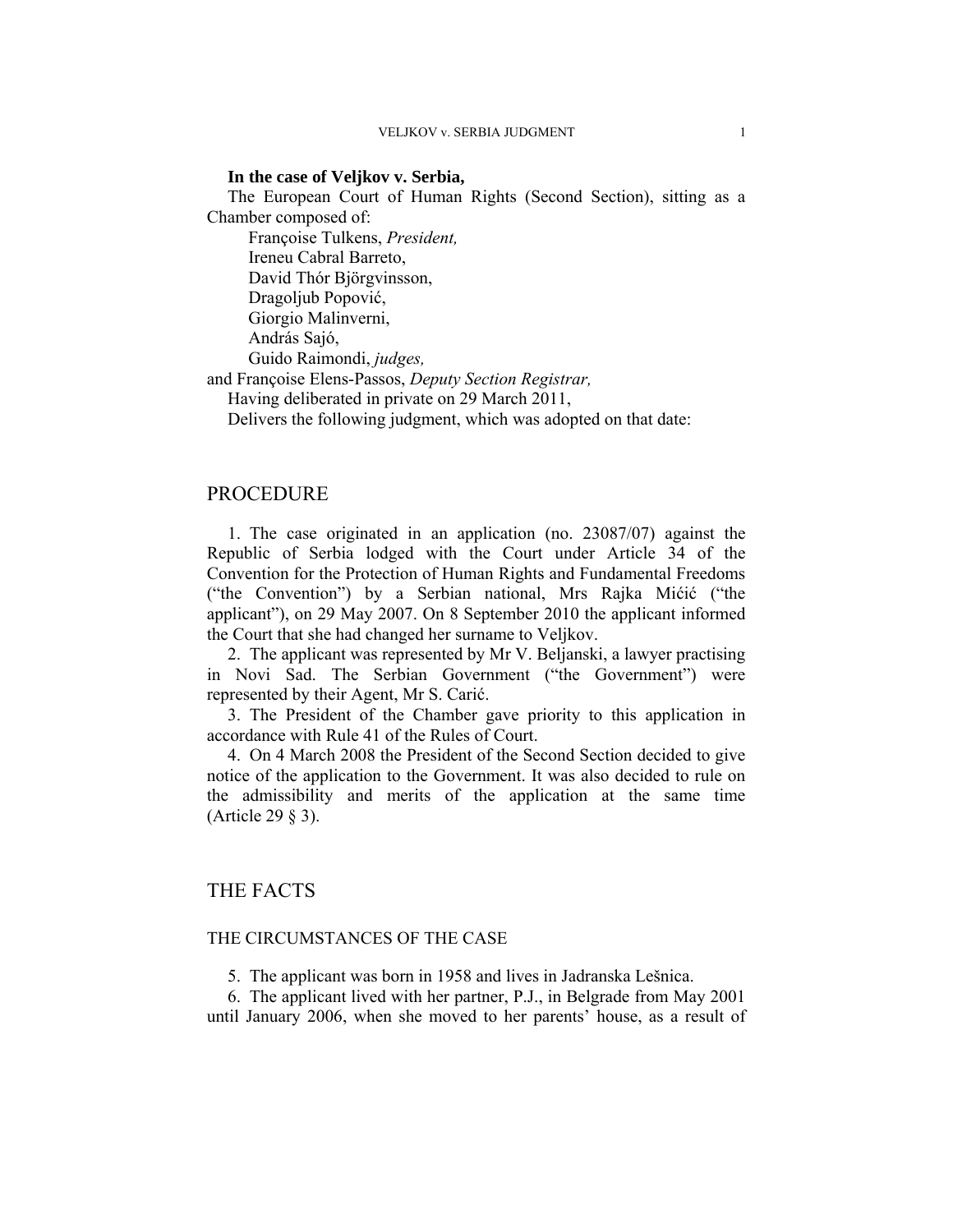alleged "psychological abuse" by her partner. Their daughter M.J., who was born in 2002, continued to live with her father.

## **A. Civil proceedings (child custody and maintenance, including adoption of interim orders)**

7. On 20 February 2006 the applicant lodged a civil claim against P.J. ("the respondent") with the First Municipal Court (*Prvi opštinski sud*) in Belgrade ("the Municipal Court"), seeking sole custody of M.J. and child maintenance (*vršenje roditeljskog prava i izdržavanje*).

8. On 1 March 2006 the respondent lodged a separate claim against the applicant, with the Municipal Court, also seeking sole custody of M.J. and child maintenance.

9. On 16 May 2006 the Municipal Court obtained an opinion from the Palilula Social Care Centre (*Gradski centar za socijalni rad, Odeljenje Palilula*), which stated that the custody should be given to the mother.

10. On 17 May 2006 the applicant requested the court to issue an interim measure regulating her right of access to M.J.

11. At the hearing held on 8 June 2006, the respondent also requested an interim measure awarding him temporary custody of M.J.

12. On 15 June 2006 the Municipal Court ordered the respondent to allow the applicant access to M.J. by bringing their daughter at 2 p.m. every last Friday of the month to the Loznica Social Care Centre and collecting her from the applicant in Belgrade at the same time the following Friday.

13. On 20 June 2006 the respondent objected to the Social Care Centre's opinion of May 2006 and subsequently, on 10 July 2006, appealed against the interim access order. It would appear that the latter appeal was forwarded to the District Court (*Okružni sud*) in Belgrade on 27 August 2006.

14. The next hearing, scheduled for 3 July 2006, was adjourned because the Municipal Court had failed to secure the presence of lay judges (*sudija porotnika*) for family matters as required under the relevant provisions of the domestic law.

15. The hearing scheduled for 5 September 2006 was also adjourned, because at that time the case file was physically in the possession of the District Court, which was about to rule in respect of the adopted interim access order.

16. On 14 September 2006 the District Court in Belgrade rejected the respondent's appeal and upheld the interim access order of 15 June 2006.

17. On 30 November 2006 the Municipal Court considered whether to join the two sets of civil proceedings into a single case file, and adjourned the case until 30 January 2007.

18. Meanwhile, on 6 November 2006 the Palilula Social Care Centre informed the Municipal Court that the respondent's objection to their first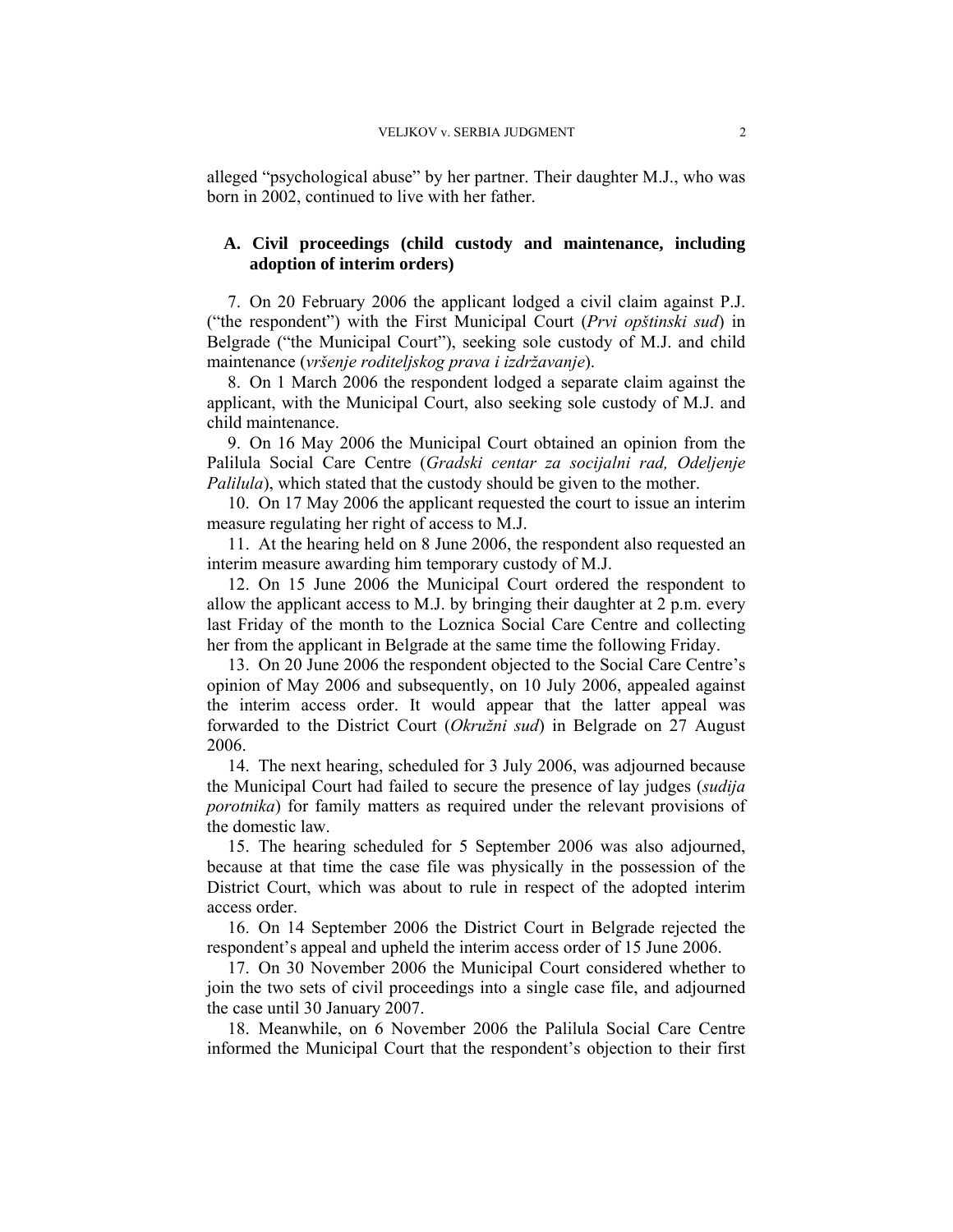opinion of 16 May 2006 had been accepted, because the competent Ministry had found irregularities in its work. The Centre also warned the court that it could not have reliably assessed whether the conclusion of this opinion had been in the best interest of the child, in particular due to the need to ascertain the applicant's state of mental health.

19. Following the Centre's additional updated opinion of 4 December 2006 (see paragraph 52 below), on 11 December 2006 the Municipal Court issued a new interim access order, restricting the applicant's access to M.J. to two hours on Fridays at the premises of the Palilula Social Care Centre in Belgrade, thereby rendering the interim access order of 15 June 2006 obsolete.

20. On 22 December 2006 the applicant appealed against the new interim access order, while on 9 January 2007 she informed the court that she had not been and would not be going to Belgrade to see her daughter, because she was afraid of the respondent's abusive behaviour and intimidation.

21. On 30 January 2007 the Municipal Court noted that the applicant had appeared in person but that the hearing had been scheduled for the following day and that she would not be able to attend it." (see paragraph 17 above).

22. The interim access order was confirmed by the District Court in Belgrade on 14 February 2007.

23. On 27 April 2007 the Municipal Court formally joined the two sets of proceedings, while the applicant submitted that an opinion of the Loznica Social Care Centre could also be obtained and interim custody be granted to her.

24. On 7 May 2007 the Municipal Court granted interim custody in respect of M.J. to the respondent, pending the final outcome of the ongoing civil suit. It also requested the Palilula Social Care Centre to produce an expert opinion as to how custody should be determined in the best interests of the child, as well as on the access rights of the non-custodial parent. The interim access order of 11 December 2006 remained in force as regards the applicant's contact with her daughter.

25. On 6 June 2007 the District Court upheld this decision on appeal. On 13 July that court forwarded the case file to the Municipal Court.

26. On 18 June 2007 the Palilula Social Care Centre produced a report, giving its recommendation on how the custody and access rights should be determined (see paragraph 58 below).

27. On 27 September 2007 the Loznica Social Care Centre issued a report on the applicant's visits to that centre.

28. The hearing scheduled for 22 November 2007 was adjourned because of a strike by the judicial authorities.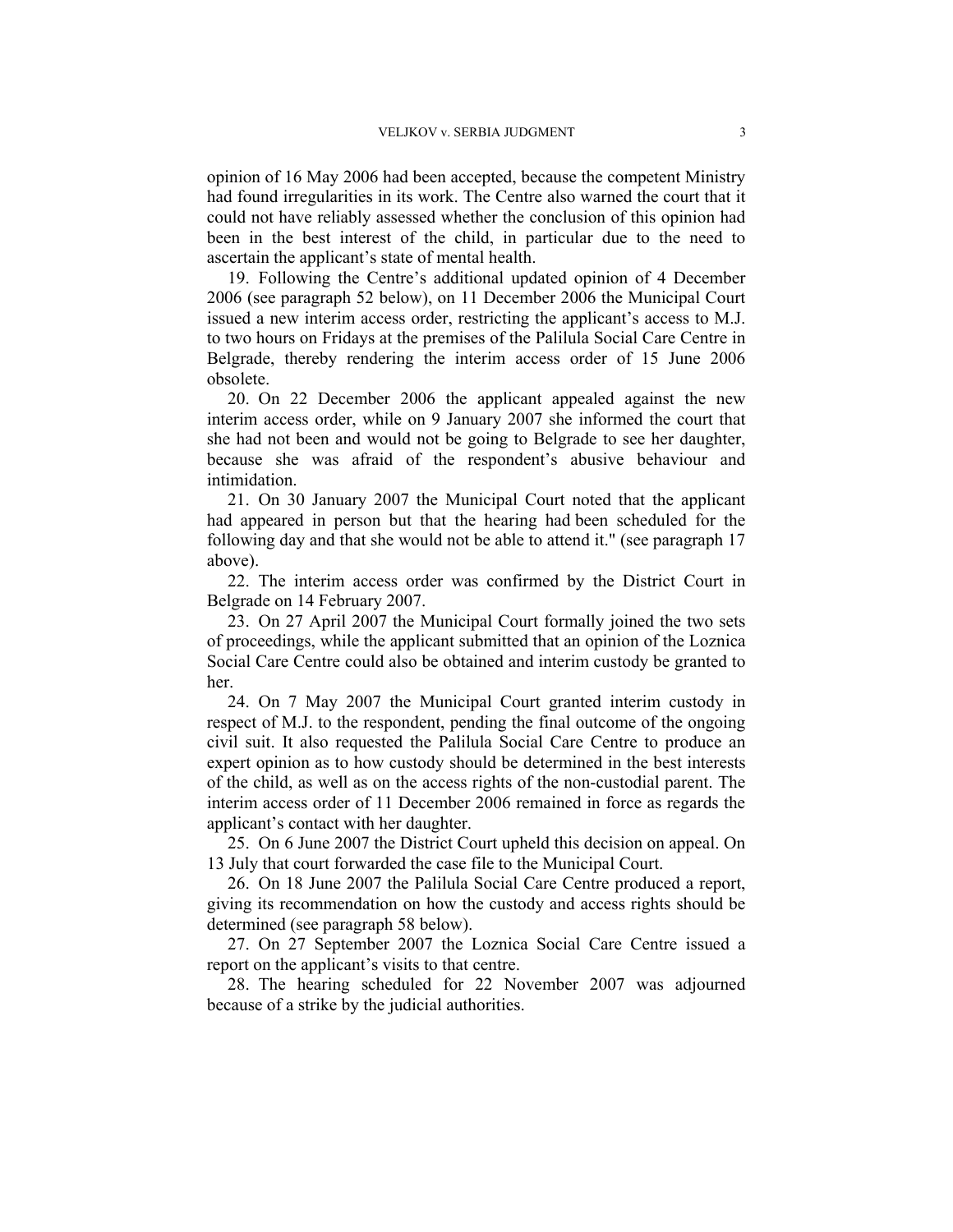29. On 12 December 2007 the applicant requested withdrawal of the Municipal Court judge, but on 19 December 2007 the President of the court dismissed her request.

30. At the next hearing, held on 20 December 2007, the Municipal Court decided to hear both parties in person on 28 January 2008.

31. Further hearings were held on 28 January and 4 March 2008. On the latter date the applicant requested the Municipal Court to obtain an expert opinion on the psychological and physical ability of both her and the respondent to take care of the child.

32. After both parties had made an advance payment of the costs of the expert opinion, on 3 April 2008 the Municipal Court ordered the Committee of the Belgrade Medical Faculty to prepare the expert report.

33. However, at a hearing held on 1 October 2008, the court reversed its decision and ordered that the expert report be prepared by the Dr Laza Lazarevic Institute of Neuropsychiatry.

34. On 19 March 2009 the Board of Experts of the Institute of Neuropsychiatry informed the Municipal Court that due to the negative attitude of the applicant towards this institution and the allegation of previous forgery of her health certificates by the Institute's doctors, it would not be able to obtain expert testimony at the hospital. On the same date the Municipal Court requested the Social Care Centre to enable the Board of Experts to have the applicant and the child observed at the Centre.

35. Following the examinations of the parties and M.J. on 19 and 24 March 2009, on 27 April 2009 the Board of Experts submitted its report on the parties' ability to exercise parental rights and responsibilities. It also submitted an additional report on 15 May 2009 in which it recommended that custody be granted to the respondent.

36. The hearing scheduled for 8 July 2009 was adjourned, because the applicant had appointed a lawyer, who needed some time to study the case file.

37. The next hearing, scheduled for 30 September 2009, was adjourned at the request of the applicant's lawyer. He was ordered by the court to respond to the expert report within fifteen days.

38. The hearing scheduled for 11 November 2009 was not held, because of a strike by the Bar Association.

39. The hearing scheduled for 9 December 2009 was adjourned indefinitely, due to an ongoing reform of the judiciary.

40. The applicant submitted objections to the expert report on 11 November and 9 December 2009. The respondent replied to the applicant's objections on 31 December 2009. On 3 March 2010, the applicant commented on the respondent's observations.

41. The Board of Experts replied on 30 March 2010 to the applicant's comments on its report. On 9 June 2010 the respondent commented on both the experts' and the applicant's observations.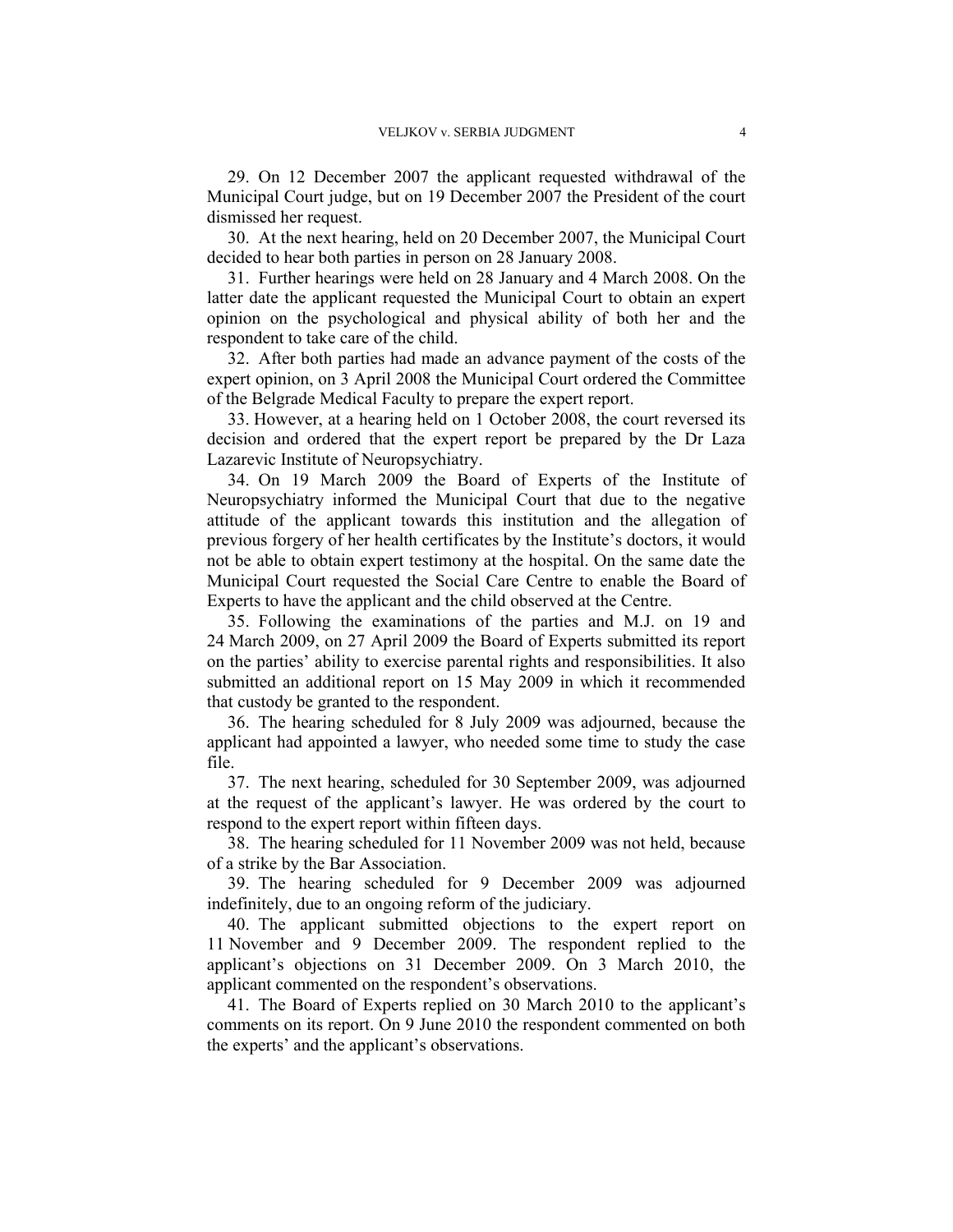42. On 17 June 2010 the Court of First Instance held its first hearing after the reform of the judiciary had been concluded.<sup>1</sup>

43. On the 18 June 2010 the Court of First Instance ordered M.J.'s school psychologist to provide an assessment of the psycho-physical state of the child. It also ordered the Palilula Social Care Centre to provide an updated opinion on the determination of custody and to inform it about the results of the pending corrective monitoring of the parties' exercise of parental rights by the Marriage and Family Counselling Office (see paragraph 65 below).

44. On 19 July 2010 the court received the assessment from the school psychologist.

45. The Court of First Instance scheduled the next hearing for 15 September 2010 in order to hear both parties.

46. It would appear that the proceedings are still pending before the first-instance court.

## **B. The enforcement of the interim access orders**

#### *(a) The interim access order of 15 June 2006*

47. Following the adoption of the interim access order on 15 June 2006, the first attempt to reunite the applicant with M.J. took place on 7 July 2006, at the Loznica Social Care Centre. According to the Centre's report, the respondent had not prepared M.J. for the reunion and was verbally aggressive throughout the meeting. M.J. was initially reluctant to approach the applicant, but she ultimately "came closer" and accepted gifts from her mother. The Centre proposed that future meetings be scheduled on Fridays, in a park not far from the respondent's flat in Belgrade, before the applicant and M.J. started spending an entire week together. The applicant stated that she feared being left alone with the respondent. It was the first and last time that the respondent brought M.J. to Loznica, refusing to do so afterwards.

48. On 14 August 2006 the applicant formally requested enforcement of the interim access order of 15 June 2006. On 17 August 2006 the Municipal Court dismissed the applicant's request as incomplete, since the interim access order bore no stamp certifying that it had become final.

49. On appeal, on 13 November 2006 the District Court quashed this decision and remitted the case. It would appear that this decision was served on the applicant on 11 May 2007.

50. The applicant continued going to the premises of the Loznica Social Care Centre on Fridays, stating that she was afraid to meet her daughter in the presence of the respondent in Belgrade and insisting on meeting her in Loznica. Following her query about the possible presence of social workers

<sup>1</sup> Following the judicial reform, the Court of First Instance in Belgrade has become the competent court in this case.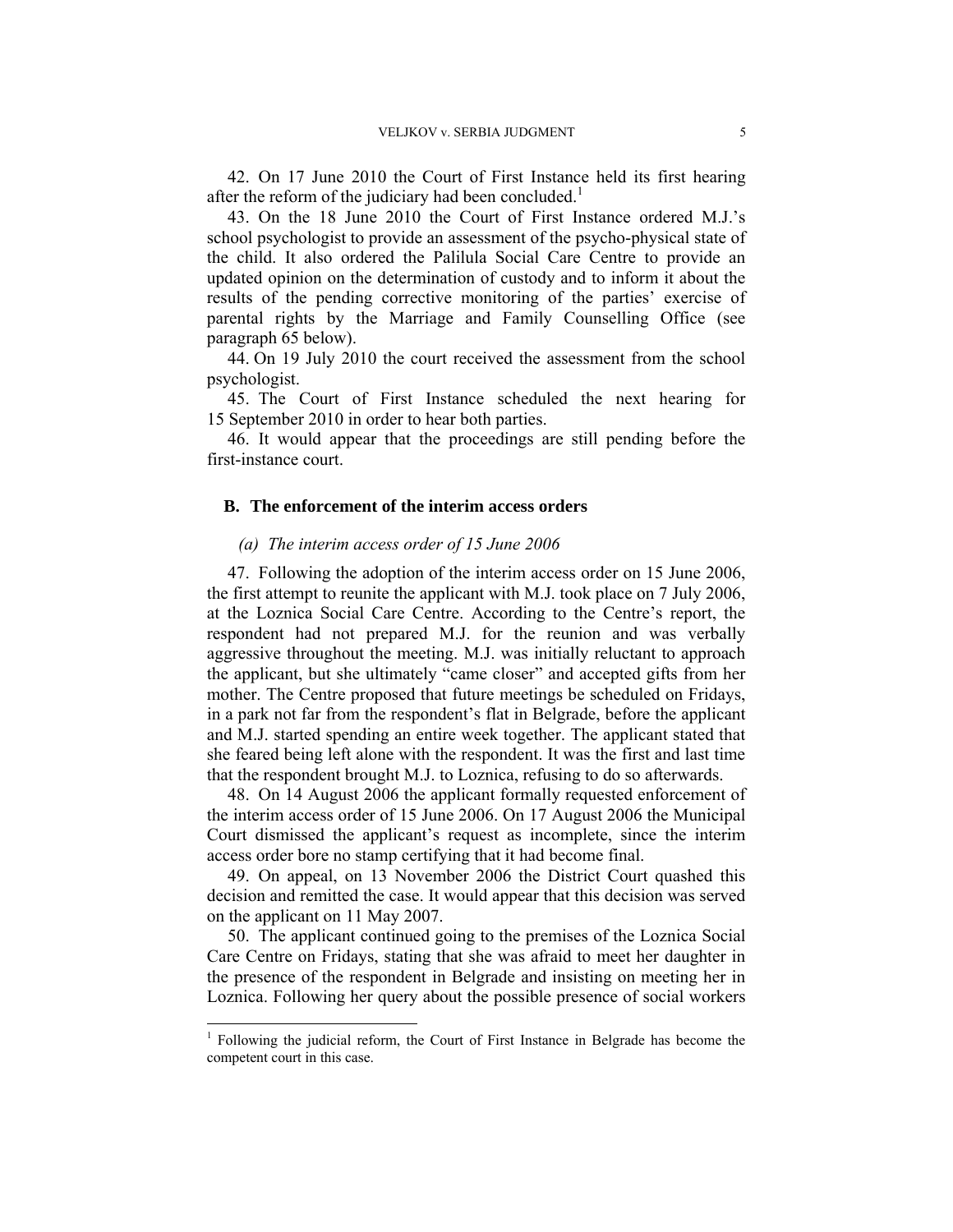during those meetings, she was informed that this was not the usual practice.

51. On 24 November 2006 the applicant called on the Loznica Social Care Centre to request the enforcement of the interim access order as rendered by the Municipal Court. She was informed that the Centre was not in charge of the case, as M.J. lived in Belgrade.

#### *(b)The interim access order of 11 December 2006*

52. On 4 December 2006 the Centre submitted an additional updated opinion to the Municipal Court, stating that, taking into account that there had been no regular or substantial contact between the applicant and M.J. in recent months, it was in the child's best interests to remain temporarily living with the father. The Centre suggested providing a new final report upon putting more efforts into restoring the bond between the mother and daughter.

53. On 11 December 2006 the Municipal Court issued a new interim access order, restricting the applicant's contact with M.J. to two hours each Friday at the Palilula Social Care Centre in Belgrade.

54. On 18 December 2006 the Loznica Social Care Centre sent its opinion to the Palilula Social Care Centre, indicating that the respondent might be being manipulative about the alleged problematic mental health of the applicant. It proposed that a medical institution examine the applicant and give an opinion on both parties' capacity to exercise parental rights and responsibilities.

55. On 9 January 2007 the applicant informed the court that she had not been and would not be going to Belgrade to see her daughter as she was afraid of the respondent's alleged threats and promises to "send her to bedlam".

56. It appears from a letter from the Palilula Social Care Centre dated 9 April 2008 that the applicant had not up to that point attended any of the scheduled meetings with her daughter in Belgrade.

57. On 7 May 2007 the Municipal Court granted interim custody in respect of M.J. to the respondent, while the interim access order of 11 December 2006 remained in force as regards the applicant's contact with her daughter.

58. On 18 June 2007 the Palilula Social Care Centre recommended that custody be granted to the respondent, while the applicant's access rights were to be limited to one hour every Friday, at the Palilula Social Care Centre. The access ruling was subject to change and extension once the emotional and caring links between the applicant and her daughter had been restored. The Centre's experts pointed out that the applicant had not contacted them in order to be able to see M.J., and offered professional assistance to facilitate contact between the mother and child, as well as with the respondent in order to motivate M.J. to maintain contact with the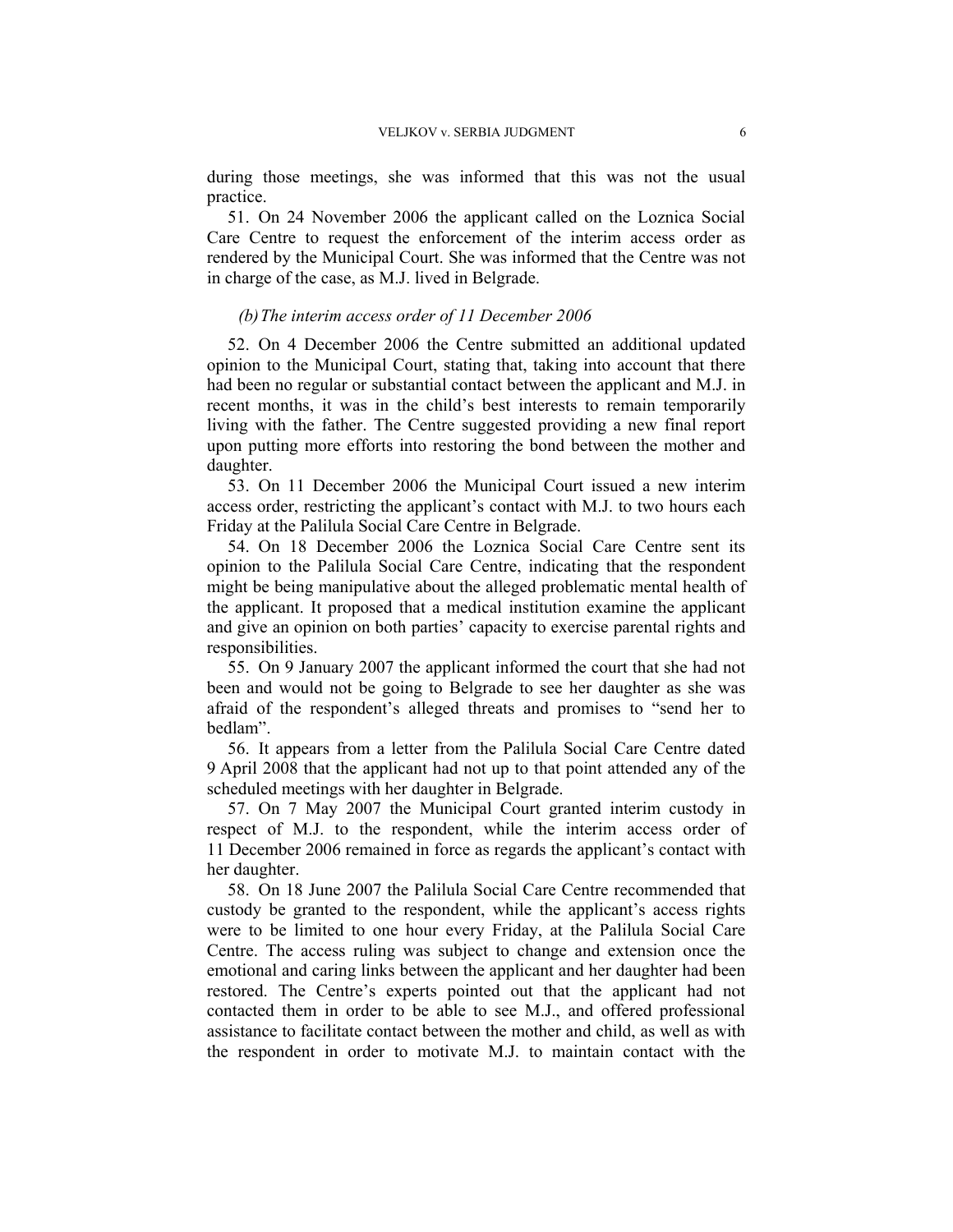applicant. They noted that the respondent had inquired about the applicant's interest in seeing M.J and had been allowing regular visits to M.J. by her older stepbrother (the applicant's son).

59. On 18 and 19 September 2007 the applicant contacted both social care centres, stating that the respondent had not been allowing her any contact with M.J., even indirectly by phone. She requested both centres to initiate proceedings for deprivation of the respondent's parental rights.

60. On 31 December 2007 the applicant informed the Palilula Social Care Centre that she had remarried and changed her surname. When the Centre asked her to attend the scheduled meetings with M.J., she said she did not have enough money to travel to Belgrade and was afraid of the respondent.

61. Despite the fact that the interim access order of 15 June 2006 was no longer valid, the applicant requested its enforcement in six written pleadings to the Fourth Municipal Court in Belgrade between September 2007 and January 2008. On 18 January 2008 this court issued an enforcement order in this respect. However, that court subsequently, following the respondent's objection, suspended the enforcement proceedings.

62. At the hearing on 1 October 2008, the applicant stressed that she had not seen her daughter since 7 July 2006 and urged the Municipal Court to change the location of their scheduled meetings to the applicant's place of residence. She repeated that she did not have enough money to travel to Belgrade each week to see her daughter. When asked by the court whether she wished to have a meeting with her daughter that same day, the applicant stated that she was afraid of the respondent, as well as of her daughter's reaction on seeing her.

63. According to the report of the Palilula Social Care Centre dated 16 August 2010, on 6 May 2009 the applicant had requested the Palilula Social Care Centre to organise a meeting with M.J. for the first time in accordance with the second interim access order of 11 December 2006. Despite the Centre's warning about the need to take appropriate steps to prepare M.J. for the forthcoming visits after a lengthy absence of care and contact between them, the applicant allegedly insisted on having contact with M.J. starting from 8 May.

64. It would appear that since 8 May 2009 the applicant has been meeting with M.J. regularly. However, the Social Care Centre experts reported that the applicant was not really aware that a mother's absence could have a profound impact on her daughter and could alienate her daughter's affection towards her. While she insisted on emotional reciprocation from her daughter, the contact was a significant source of stress for the child, who cried, hid behind her father, persistently avoided to look at her mother, refused the applicant's gifts and asserted that she had been beaten by her. Nevertheless, the applicant systematically accused the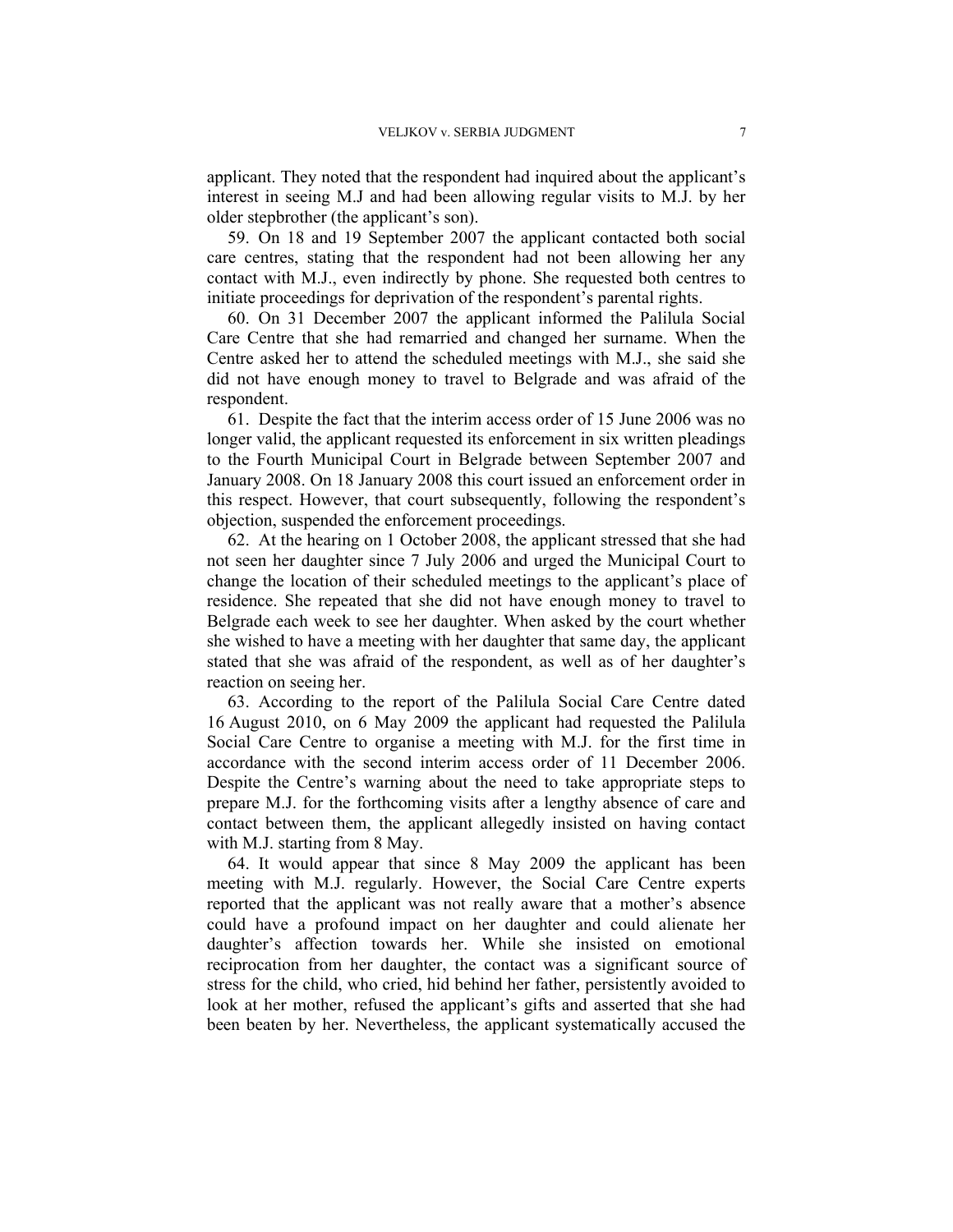respondent of abusing his position as the parent with interim custody and of inculcating M.J.'s attitude towards her.

65. The Centre also reported a severely dysfunctional parental relationship and an ambivalent approach on the part of the respondent to the importance of M.J.'s contact with her mother. In order to improve the parental and parent-child relationships, on 10 May 2010 the Centre adopted of its own motion a decision on corrective monitoring of the parties' exercise of parental rights by the Marriage and Family Counselling Office, for a minimum of six months. The Office was supposed to work with the parents to help them acquire a better understanding of their parental rights and responsibilities, as well as of the needs of their daughter. After they had undergone this therapy, the Centre was to evaluate changes in their attitudes and approaches in exercising parental roles, as well as to assess the need for further measures for the protection of M.J.'s rights. The respondent was also supposed to bring M.J. regularly to the Counselling Office, which would work on improving her motivation in order to try to salvage her contact with the applicant.

## **C. Proceedings for deprivation of parental rights**

66. On 4 December 2006 the applicant instituted proceedings against P.J., requesting that he be deprived of his parental rights ("*roditeljsko pravo*") because of his behaviour in respect of their daughter. It would appear that P.J. lodged the same claim against the applicant and that the competent court eventually joined the two proceedings.

67. In the course of those proceedings, on 11 September 2007 the applicant sought an interim injunction against domestic violence. She claimed that P.J. had threatened her, which is why she was afraid to attend the scheduled meetings with her daughter.

68. On 3 December 2007 the court granted her request and issued an interim measure prohibiting P.J. from approaching or further disturbing the applicant.

69. However, on 6 November 2008 the District Court quashed this interim measure on appeal and returned the case for reconsideration.

70. On 2 February 2009 the court decided to separate the proceedings for protection against domestic violence from those for deprivation of parental rights.

71. As regards the proceedings for protection against domestic violence, on 21 October 2009 the First Municipal Court in Belgrade granted an injunction against domestic violence, i. e. "insulting or any other insolent, unscrupulous or malevolent behaviour" as defined in the Article 197  $\S$  6 of the Family Law. In particular, it banned the respondent from disturbing the applicant for one year, as well as from coming within 500 metres of her and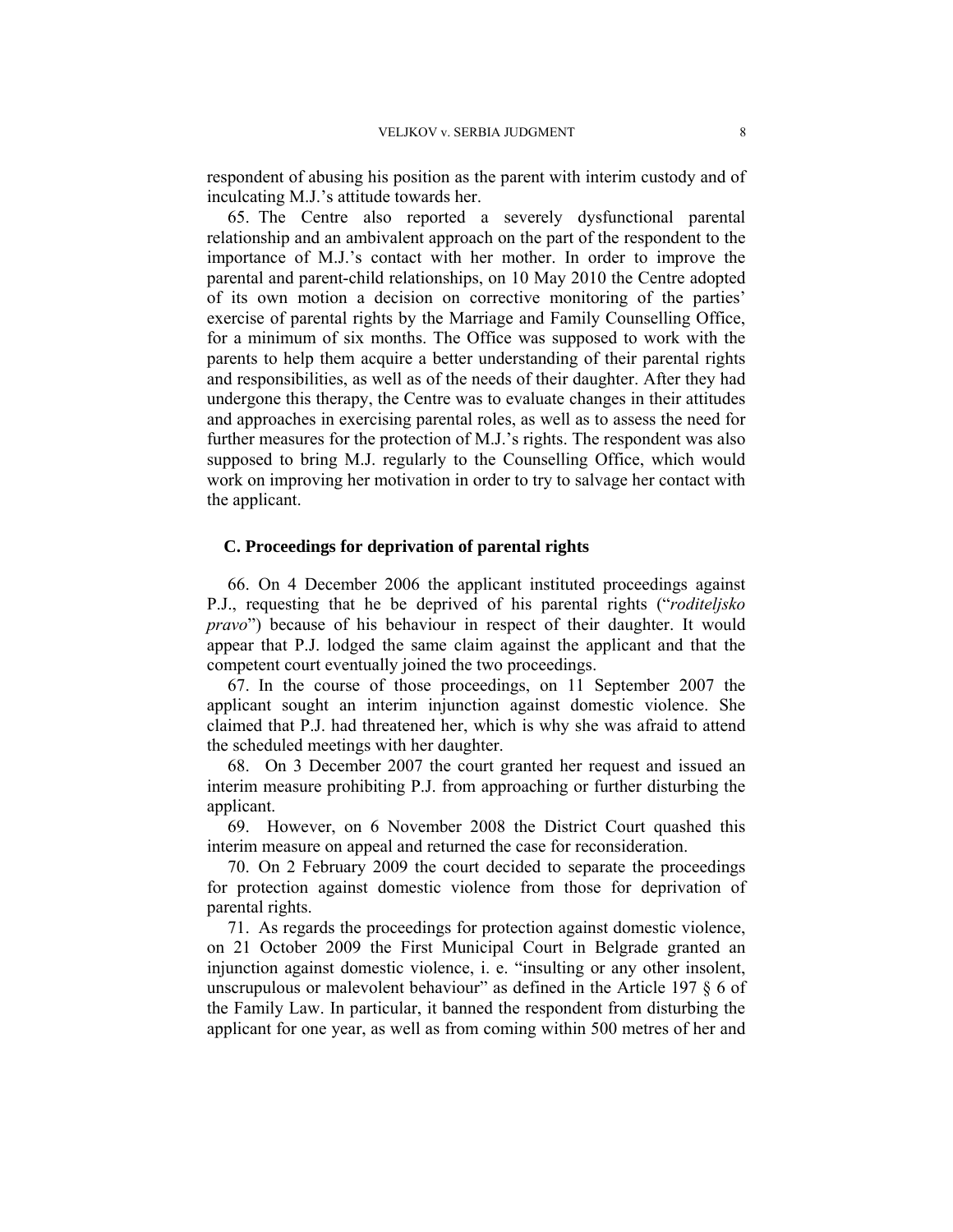her place of residence, other than when necessary to allow contact between the applicant and the child.

72. On 13 May 2010 the Court of Appeal upheld the former part of this decision, quashed the latter due to the lack of valid and convincing reasons and remitted it for re-examination.

73. It would appear that these proceedings are still pending.

## **D. Relevant medical facts**

74. In 1993 the applicant had been diagnosed with interstitial lung disease, having subsequently become depressive and occasionally in need of psychiatric treatment.

#### II. RELEVANT DOMESTIC LAW

*1. Administrative Proceedings Act (Zakon o opstem upravnom postupku; published in the Official Gazette of the Federal Republic of Yugoslavia - OG FRY nos. 33/97, 31/01 and 30/10)* 

75. Article 110 states that a competent authority may exempt a party to administrative proceedings from paying the costs of the proceedings, including witnesses' and experts' costs and expenses, if it finds that paying those expenses would affect the individual and his/her family's well-being and ability to maintain themselves.

#### *2. Other relevant provisions*

76. Other relevant provisions are set out in the cases of *V.A.M. v. Serbia* (no. 39177/05, §§ 56-59 and 65-75, 13 March 2007), and *Tomić v. Serbia* (no. 25959/06, §§ 55-62 and 68-71, 26 June 2007).

## THE LAW

#### I. ALLEGED VIOLATION OF ARTICLE 6 § 1 OF THE CONVENTION

77. Relying on Article 6 of the Convention and Article 5 of Protocol No. 7, the applicant complained that the ongoing civil suit for child custody/maintenance had been continuing for an excessively long time, and that this was preventing her from exercising her parental rights.

78. The Court considers that this applicant's complaint falls to be examined under Article 6 of the Convention (see *Laino v. Italy* [GC], no. 3158/96, § 25, ECHR 1999-I), which reads as follows: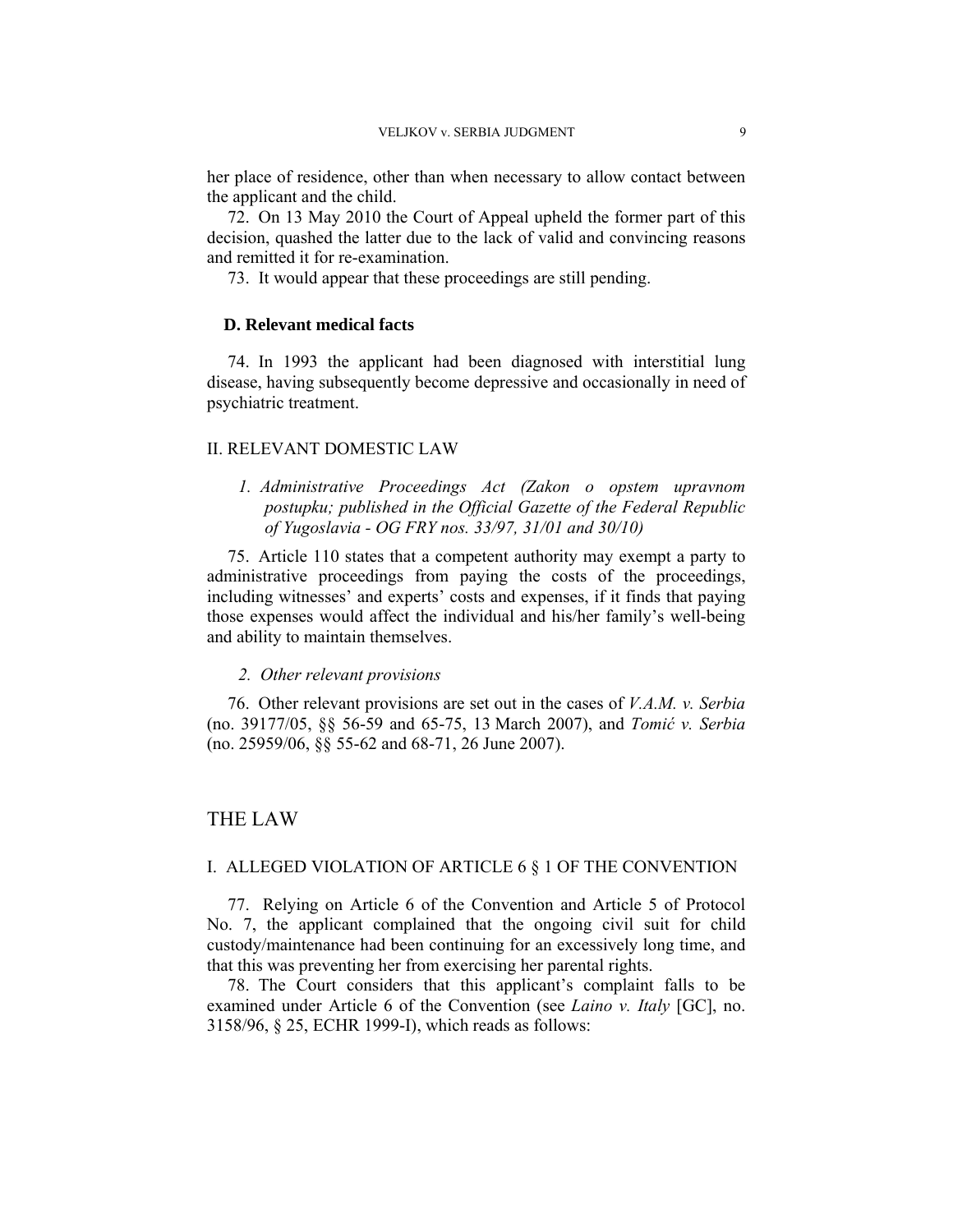"In the determination of his civil rights and obligations ..., everyone is entitled to a ... hearing within a reasonable time by [a] ... tribunal..."

#### **A. Admissibility**

79. The Government submitted at the time that the applicant had failed to exhaust domestic remedies as required under Article 35 § 1 of the Convention, in that she had never sought enforcement of the interim access order of 11 December 2006.

80. The Court reiterates that remedies required to be exhausted under the above provision are only those that offer the applicant reasonable prospects of success (see, among many other authorities, *Akdivar and Others v. Turkey*, 16 September 1996, § 68, *Reports of Judgments and Decisions* 1996-IV). In the present case, the applicant's Article 6 complaint relates solely to the length of the child custody proceedings instituted by her in 2006. The Court shall, as the master of the case, therefore examine the nonexhaustion argument in relation to the issue of non-enforcement of the interim access orders under Article 8 below.

81. In respect of the length itself, the Court, however, cannot accept that an enforcement request relating to an interim order may be considered a remedy to be exhausted in respect of the length of the main proceedings. The Government's objection in this respect must therefore be dismissed.

82. The Court notes that this complaint is not manifestly ill-founded within the meaning of Article 35  $\S$  3 of the Convention. It further notes that it is not inadmissible on any other grounds. It must therefore be declared admissible.

#### **B. Merits**

83. The Government argued that the overall length of the proceedings could be explained by the civil suit's complexity. In particular, it involved very sensitive issues of family relations, various proceedings which cut across each other, many legal steps taken with voluminous written pleadings, as well as the fact that the applicant lived outside Belgrade, where the Municipal Court is located.

84. The applicant maintained that the proceedings had lasted an excessively long time. The domestic authorities had overlooked what was at stake in the proceedings and had failed to take any steps to accelerate the proceedings and enable the applicant to establish a proper and permanent high-quality relationship with her child.

85. The Court reiterates that the reasonableness of the length of proceedings must be assessed in the light of the circumstances of the case and with reference to the following criteria: the complexity of the case, the conduct of the applicant and the relevant authorities and what was at stake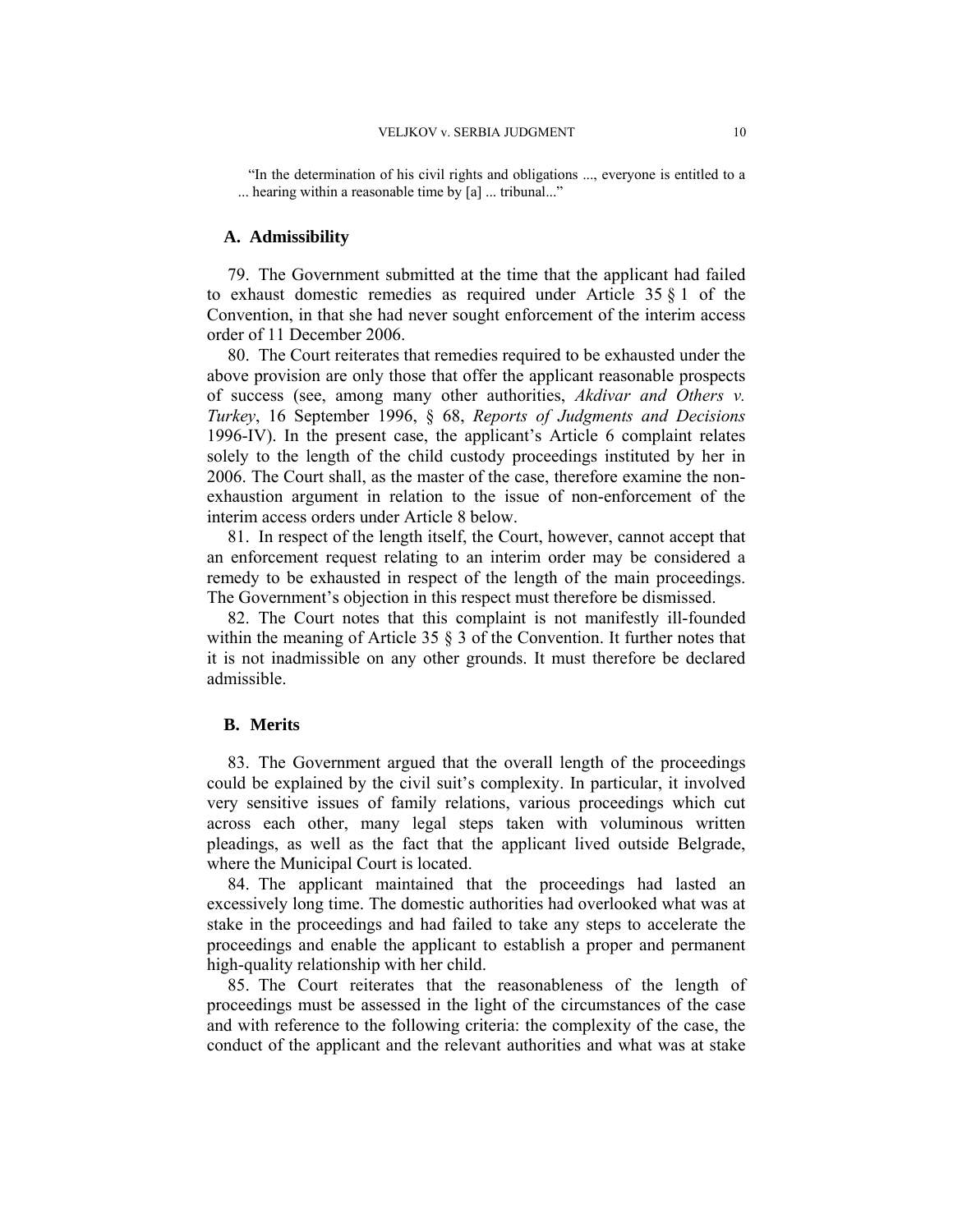for the applicant in the dispute (see, among many other authorities, *Frydlender v. France* [GC], no. 30979/96, § 43, ECHR 2000-VII). In cases relating to civil status, what is at stake for the applicant is also a relevant consideration, and special diligence is required in view of the possible consequences which the excessive length of proceedings may have, notably on enjoyment of the right to respect for family life (see *Laino,* cited above, § 18). In particular, exceptional diligence is required in dealing with cases where the impugned proceedings concerned a child custody dispute (see *V.A.M. v. Serbia*, cited above, § 101).

86. The period to be taken into consideration began on 20 February 2006, when the applicant lodged her civil action, and has not yet ended. It has thus lasted five years and two months at one level of jurisdiction.

87. The Court notes at the outset that the impugned proceedings were of a sensitive nature concerning matters of child custody and maintenance and that they may be regarded as involving a certain degree of complexity. However, in this regard, the issues involved in these proceedings were clearly of great importance to the applicant, and furthermore the Convention as well as the relevant domestic law require exceptional diligence in all child-related matters.

88. As to the conduct of the authorities, the Court has identified several significant lapses in activity and failures to ensure speedy conclusion of the proceedings at hand: (a) it would appear that numerous hearings have been adjourned since the initiation of the proceedings, including four hearings have been adjourned for reasons related to internal organisation (although the adjournment of the hearing caused by the Bar Association strike cannot be attributed to the State (see *Pafitis and Others v. Greece*, 26 February 1998, § 96, *Reports of Judgments and Decisions* 1998-I)); (b) it took over a year to join the actions lodged by both parties with the same end in one set of proceedings; (c) it took more than a year and two months to decide on the interim custody order; (d) it took a month and a half for the Municipal Court to transmit the respondent's appeal against the interim access order to the District Court in a pressing case like this; (e) no substantive procedural steps were undertaken by the domestic courts, at least between 16 June and 19 December 2008, as well as between 9 December 2009 and 17 June 2010; (f) the Government did not provide any explanation as to the six-month delay caused by the court's decision to change the medical institution which was to provide the expert report.

89. The applicant's conduct did not make a significant contribution to the procedural delay complained of, except perhaps the seven days in respect of her request for the withdrawal of the presiding judge and also the adjournment of the hearing scheduled for 30 September 2009. The Government's objection that the applicant did not live in Belgrade and that there had been a great many legal submissions, with voluminous written pleadings, cannot be accepted as sufficient reason for a case of such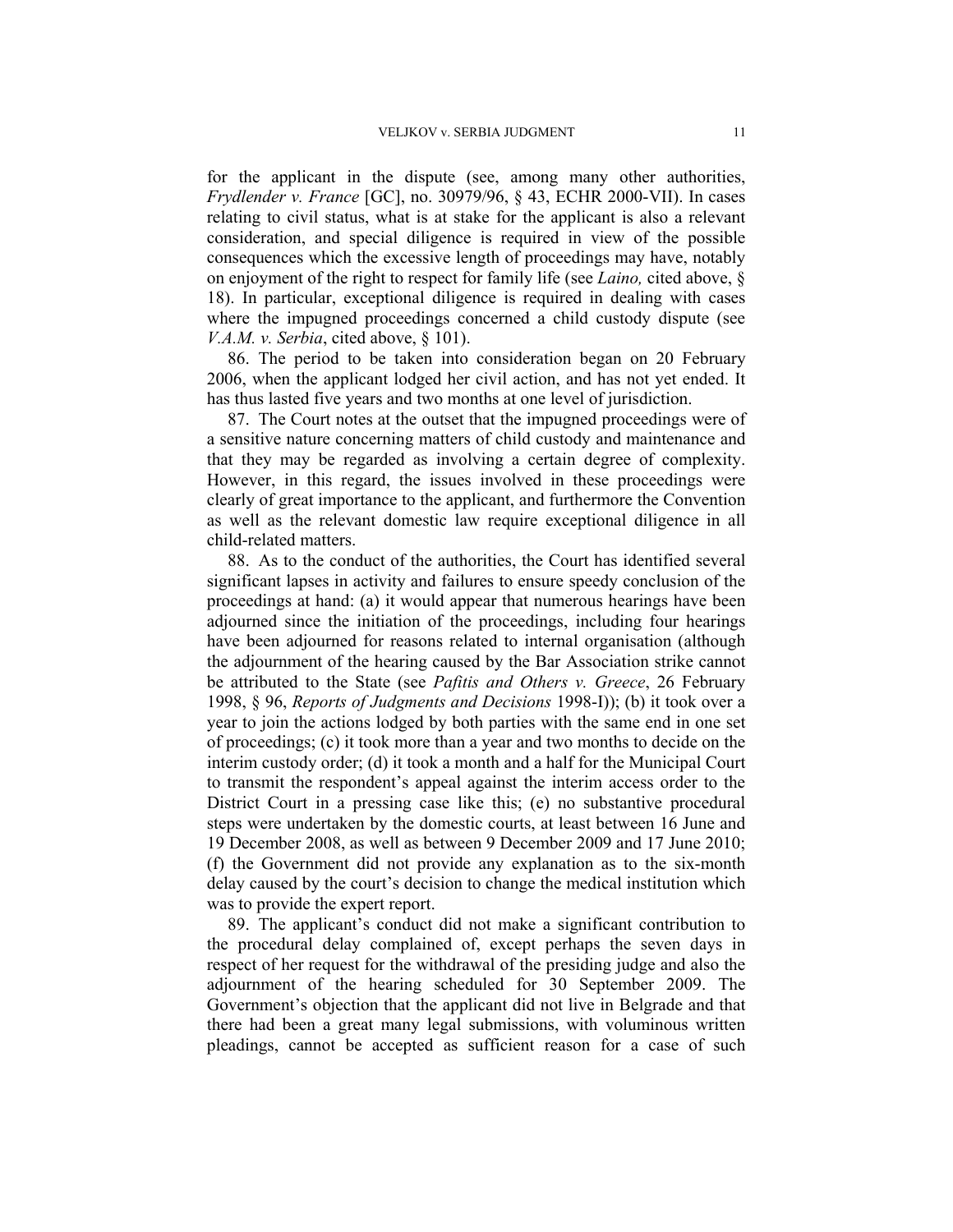importance to the parties to be pending for five years and two months without any prospect of a speedy conclusion.

90. Having regard to its case-law on the subject (see, for example, *Laino,* cited above, § 22; *V.A.M. v. Serbia*, cited above, § 111; *Johansen v. Norway*, 7 August 1996, *Reports of Judgments and Decisions* 1996-III, § 88; and *H.N. v. Poland*, no. 77710/01, § 95, 13 September 2005), what was at stake in the proceedings and the requirement to act with exceptional diligence, the overall length of the proceedings in the instant case was excessive and failed to meet the "reasonable time" requirement.

91. Accordingly, there has been a violation of Article 6 § 1 of the Convention.

## II. ALLEGED VIOLATION OF ARTICLE 8 OF THE CONVENTION ON ACCOUNT OF THE NON-ENFORCEMENT OF THE INTERIM ACCESS ORDERS

92. The applicant further complained that the non-enforcement of the interim access orders issued on 15 June and 11 December 2006 violated her right to respect for her family life.

93. The Court considers that this complaint falls to be examined under Article 8 of the Convention, which provides as follows:

"1. Everyone has the right to respect for his private and family life, his home and his correspondence.

There shall be no interference by a public authority with the exercise of this right except such as is in accordance with the law and is necessary in a democratic society in the interests of national security, public safety or the economic well-being of the country, for the prevention of disorder or crime, for the protection of health or morals, or for the protection of the rights and freedoms of others."

94. The Court notes that the mutual enjoyment by parent and child of each other's company constitutes a fundamental element of "family life" within the meaning of Article 8 of the Convention (see, among other authorities, *Monory v. Romania and Hungary*, no. 71099/01, § 70, 5 April 2005, and *V.A.M. v. Serbia*, cited above, § 130). Even though the primary object of Article 8 is to protect the individual against arbitrary action by public authorities, there are, in addition, positive obligations inherent in effective "respect" for family life. In both contexts, regard must be had to the fair balance to be struck between the competing interests of the individual and of the community as a whole; in both contexts the State enjoys a certain margin of appreciation (see *Keegan v. Ireland*, judgment of 26 May 1994, § 49, Series A no. 290).

95. The Court recalls that the obligation of the national authorities to take measures to facilitate reunion is not absolute, since the reunion of a parent with a child who has lived for some time with other persons may not be able to take place immediately and may require preparatory measures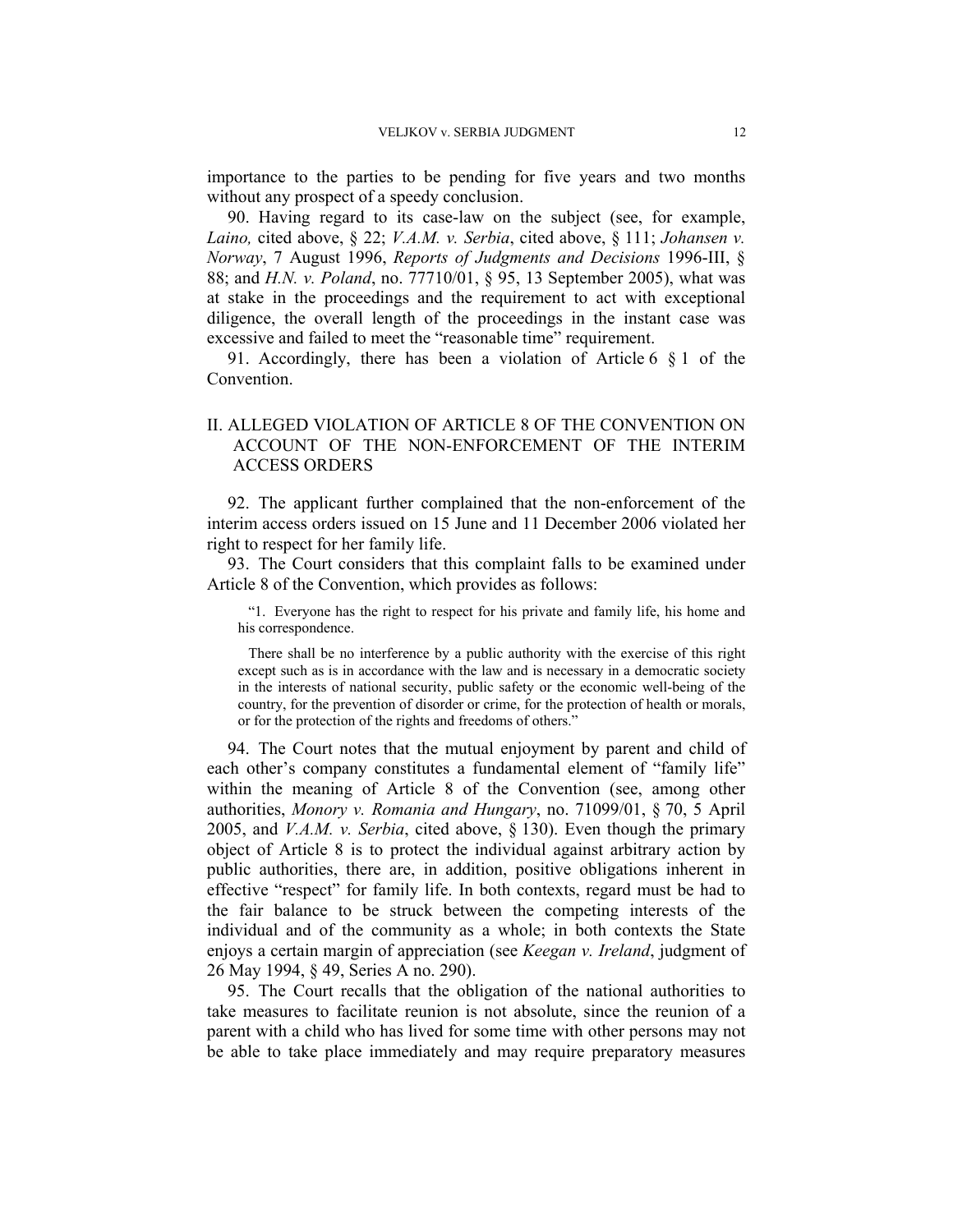being taken to this effect. The nature and extent of such preparation will depend on the circumstances of each case, but the understanding and cooperation of all concerned will always be an important ingredient. Whilst national authorities must do their utmost to facilitate such co-operation, any obligation to apply coercion in this area must be limited since the interests as well as the rights and freedoms of all concerned must be taken into account, and more particularly the best interests of the child. In cases concerning the enforcement of decisions in the sphere of family law, the Court has repeatedly found that what is decisive is whether the national authorities have taken all necessary steps to facilitate the execution, in so far as can reasonably be demanded in the special circumstances of each case (see, among other authorities, *Hokkanen v. Finland*, 23 September 1994, § 58, Series A no. 299-A; *Nuutinen v. Finland*, no. 32842/96, §§ 127-128, ECHR 2000-VIII; *Glaser v. the United Kingdom*, no. 32346/96, § 66, 19 September 2000; *Hansen v. Turkey*, no. 36141/97, §§ 97-99, 23 September 2003; *Kallo v. Hungary* (dec.), no. 70558/01, 14 October 2003; *Tomić v. Serbia*, no. 25959/06, §§ 100-102, 26 June 2007; *Felbab v. Serbia*, no. 14011/07, § 67, 14 April 2009; and *Krivošej v. Serbia*, no. 42559/08, § 52, 13 April 2010).

96. In this context, the adequacy of a measure is to be judged by the swiftness of its implementation, as the passage of time can have irremediable consequences for relations between the child and the parent who do not cohabit (see *Tomić*, cited above, § 101).

## *(a) As regards the interim access order of 15 June 2006 (see paragraph 12 above)*

97. The Court observes at the outset that, following the applicant's request for an interim order regulating her contact with her daughter, the authorities promptly adopted the interim order and scheduled immediately a meeting with the child at the local social care centre on 7 July 2006 (see paragraphs 12 and 47 above). In view of the initial unsuccessful attempt of the reunion, the Court firstly observes that a certain amount of adaptation of the visit schedule was obviously necessary in order for a more qualitative contact to be re-established. It further notes that the Centre sought to adapt the visit schedule in proposing that the future meetings be scheduled on Fridays, in a park near the respondent's flat in Belgrade, before the applicant and M.J. spent a full week together. However, notwithstanding the Centre's instructions, it emerges that the applicant continued going to the premises of the local social care centre on Fridays as scheduled by the court access order, therefore missing four meetings in Belgrade, on account of her fear of meeting her daughter only in the presence of the respondent, and insisting on meeting her in Loznica. Accordingly, the applicant failed to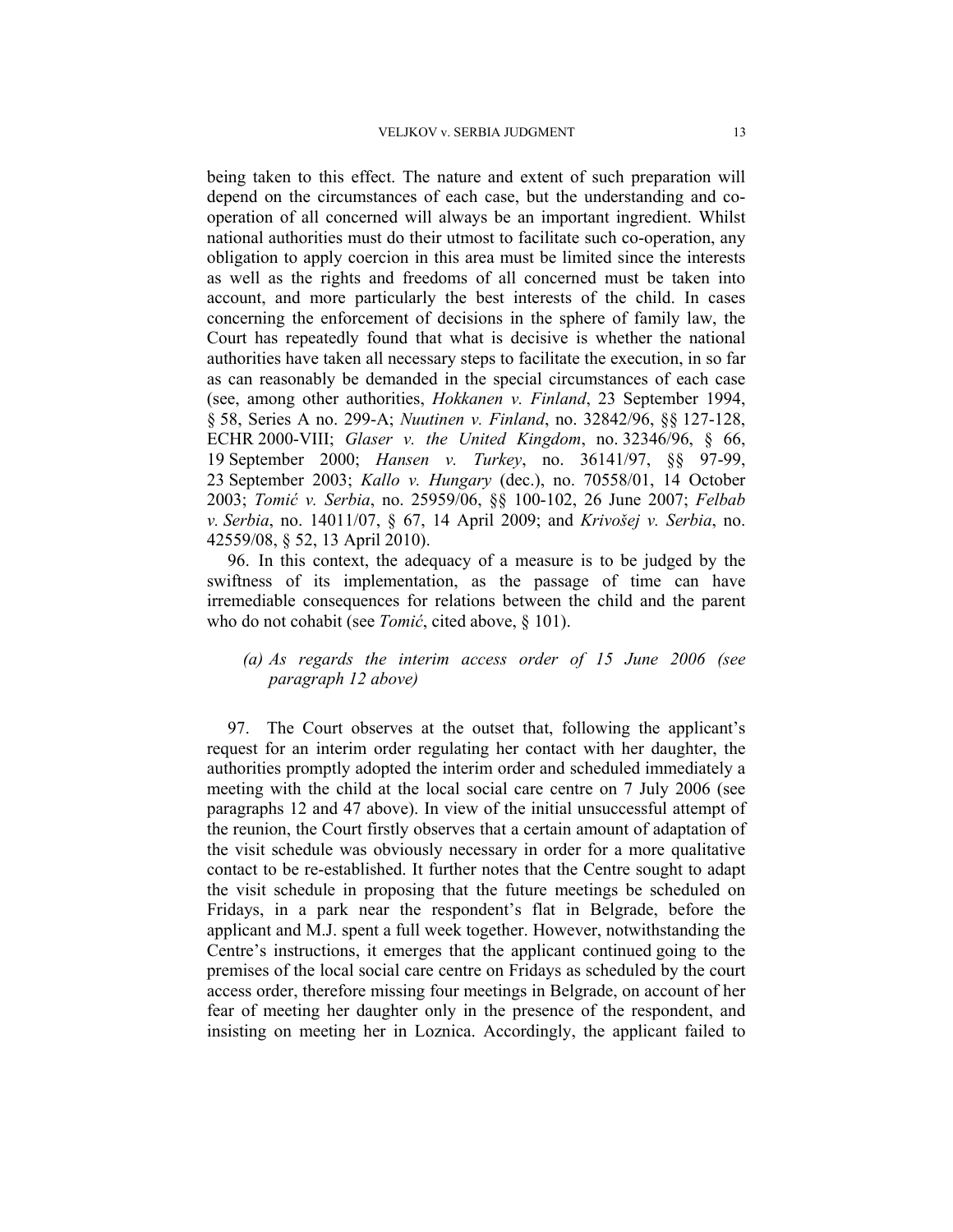adapt to the new unfavourable situation, as well as to put more efforts into adapting to it.

98. Secondly, while it is not apparent from the materials in the Court's possession that the social care authorities or the competent court took additional steps to facilitate further reunions between the applicant and her daughter, the Court cannot speculate as to whether the social care centre took appropriate measures to enhance the quality of the relationships between the parties, and whether the deterioration in the contact could have been prevented by the appropriate enforcement of the first access order.

99. Finally, this access order remained unenforced from 7 July 2006 until 11 December 2006, thus for no more than five months, when it ceased to have any validity for enforcement purposes (see paragraphs 47-51 above).

100. Consequently, having regard to the margin of appreciation enjoyed by the competent Serbian authorities and the length of the non-enforcement of the access order, the Court finds that this complaint is manifestly illfounded and must be rejected in accordance with Article 35 §§ 3 and 4 of the Convention.

## *(b)As regards the interim access order of 11 December 2006 (see paragraph 20 above)*

101. The Government submitted that the applicant had failed to exhaust domestic remedies as required under Article 35 § 1 of the Convention, in that up to the relevant date she had not sought enforcement of the second interim access order, issued on 11 December 2006. Moreover, she misled the court in requesting enforcement of the interim access order of 15 June 2006, which was no longer valid. The Government submitted that the "domestic authorities dealing with the applicant's case had undertaken all possible actions in order to preserve the proper development of the applicant's relations with her child", but that the applicant, however, had been insufficiently active.

102. The Court does not find it necessary to decide on the Government's plea of non-exhaustion, as this part of the application is in any event inadmissible, for the reasons stated below.

103. The Court notes that the applicant was dissatisfied with the second interim access order of 11 December 2006, because it enabled her to have only limited access to M.J. to two hours each Friday, in the presence of a social worker and P.J at the Palilula Social Care Centre in Belgrade. However, it is not the Court's task to decide who is the parent that the child should live with or whether or not the conclusions of the domestic courts in this respect were wrong, in particular, since the applicant did not substantiate any significant or manifest inadequacy of the decisions taken at the domestic level. What is decisive for the Court is whether in reuniting parents with their children the national authorities have taken all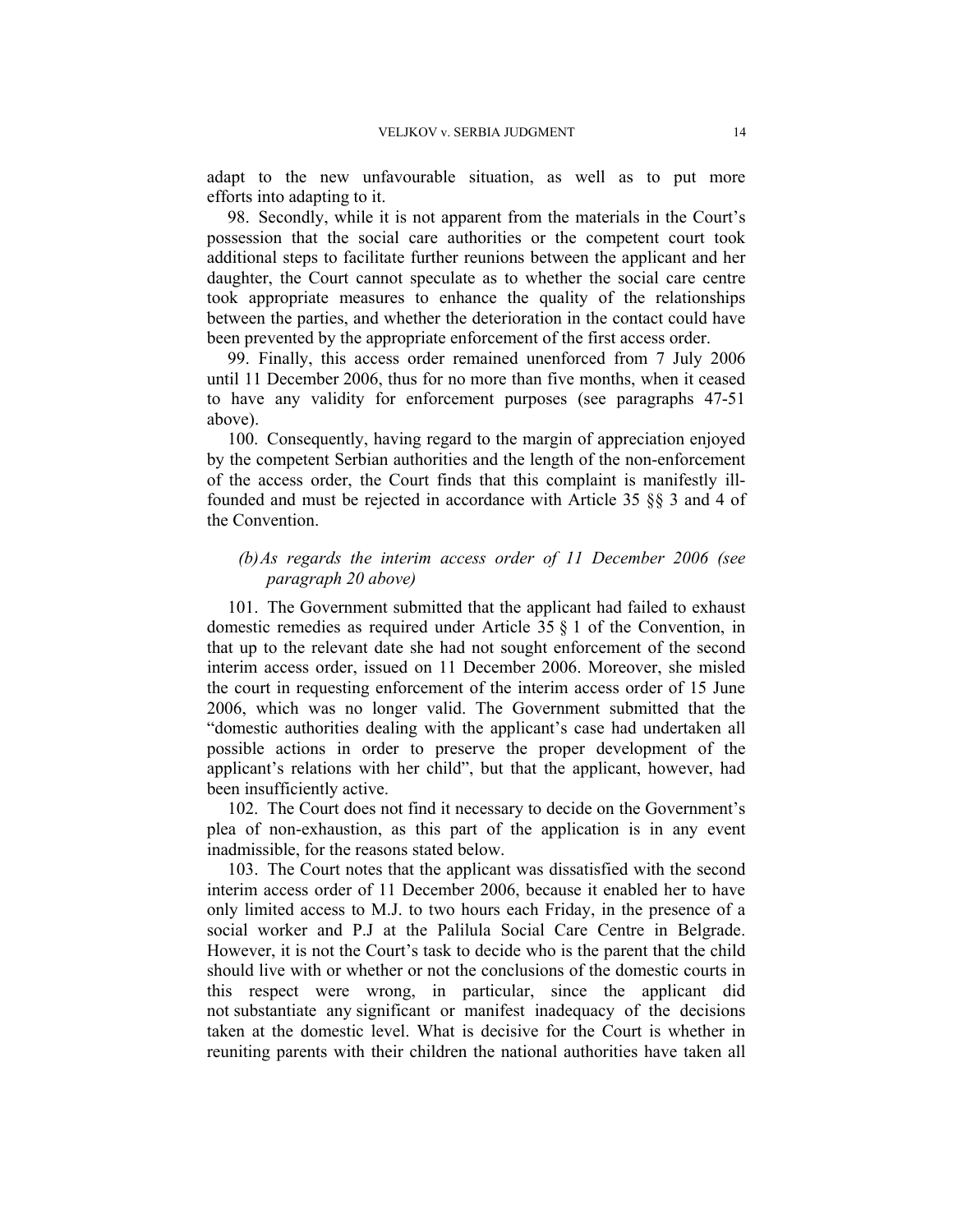necessary steps to facilitate such meetings as can reasonably be demanded in the specific circumstances of each case (see paragraph 95 above).

104. The Court observes that the applicant indeed did not seek a formal enforcement of that second access order until 6 May 2009 (see paragraph 63 above), nor did she appear for any of the scheduled meetings at the Palilula Social Care Centre to meet her daughter until 8 May 2009 claiming that she would be exposed to a great anguish and hazard by seeing the respondent on the same occasion (see paragraph 64 above).

105. The Court accepts that the applicant may have been afraid of her former partner's conduct on the basis of his alleged insulting and insolent behaviour (see paragraphs 67-73 above). However, since she had already instituted adequate proceedings against him for protection from such behaviour, as well as several sets of other civil or criminal proceedings, it is difficult to understand why she delayed in lodging an enforcement request in respect of the interim access order, and why she did not attend scheduled meetings to see her child in the presence of social workers.

106. When the Palilula Social Care Centre asked her to start attending the scheduled meetings with M.J., she said she did not have enough money to travel to Belgrade and was afraid of the respondent. Moreover, at the hearing held on 1 October 2008, when offered the opportunity to see her daughter that same day, the applicant claimed that she was afraid of the respondent, as well as of her daughter's reaction to meeting her (see paragraphs 60 and 62 above).

107. The court notes firstly that the applicant has never requested to be relieved from paying the costs of the child custody proceedings, which possibility was provided by the Administrative Proceedings Act if those costs would have affected the individual and his/her family's well-being and stability (see paragraph 75 above).

108. It further observes that, according to the Palilula Centre's report, on a later occasion, in May 2009, the applicant requested it to arrange an immediate meeting (two days later) with M.J. despite its warning of the need to take appropriate steps to prepare M.J. for the forthcoming visits after a lengthy absence of care and contact between them (see paragraph 63 above). There is nothing in the case file which would indicate any plausible reasons for the applicant's change of attitude on this matter.

109. Finally, as soon as the applicant contacted the Palilula Social Care Centre on 6 May 2009, she began meeting her daughter regularly, in conformity with the second access order, in presence of the respondent. Though the respondent himself had not been particularly cooperative during the reunions, it appears that he had not threatened the applicant or addressed her in an insulting manner.

110. Taking into account only the documentation in its possession, the Court also observes that the respondent State's authorities apparently issued certain decisions and reports during the civil proceedings, though no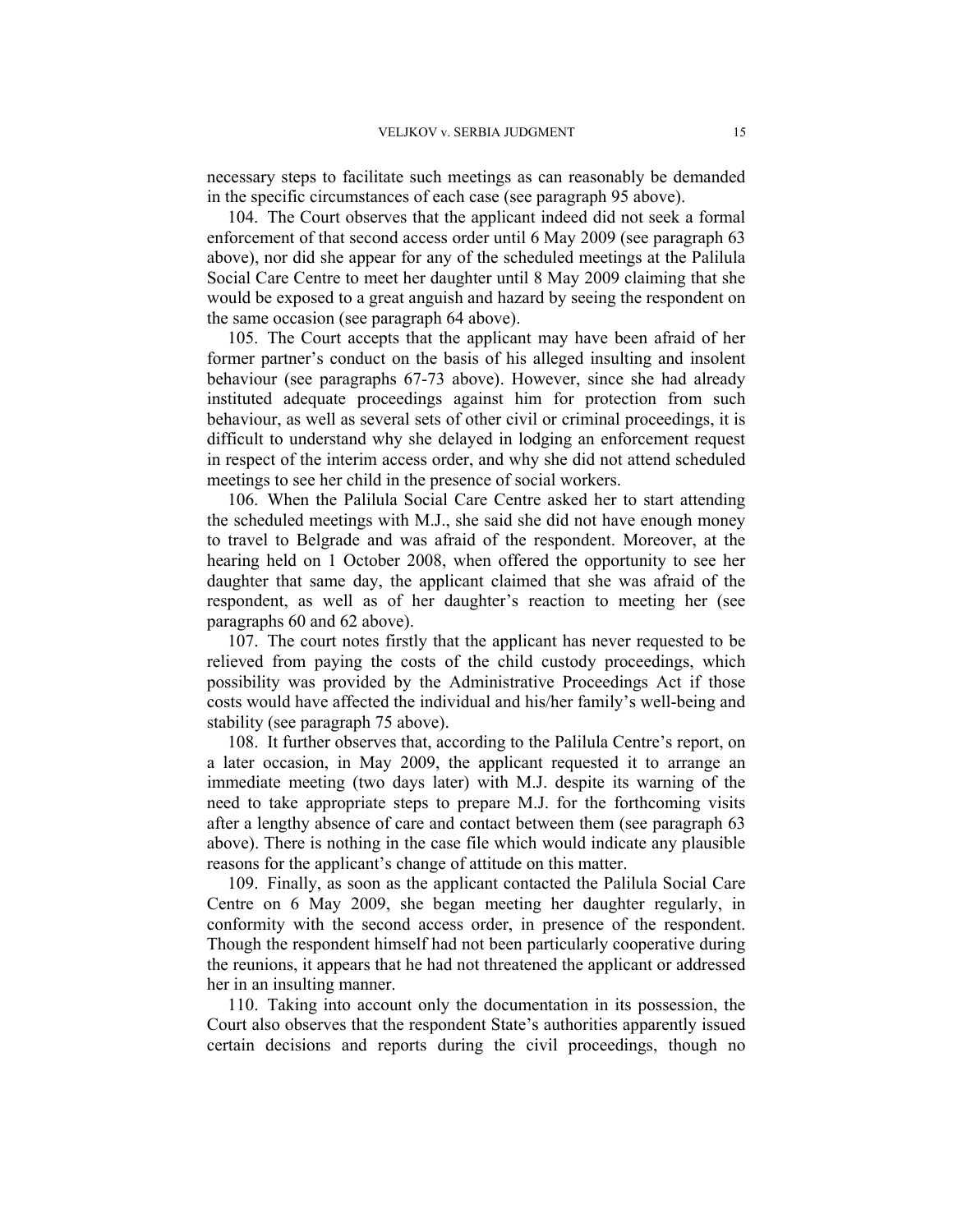particularly effective efforts were made to reverse a downward spiral in the applicant-child relationships in a period between the adoption of the second interim access order and the applicant's request for the enforcement of this measure. However, following the applicant's request for the enforcement of the order, the Centre's experts have obviously facilitated their contact in a protective environment on a regular basis, as set out in the court order.

111. In view of the negative parental and child-parent relationships and the more apparent emotional costs than benefits from scheduled meetings between the applicant and her daughter, pure and simple reliance on the court orders to arrange reunion would obviously not be enough. In this respect, the Court notes that the Palilula Social Care Centre redirected resources away from repeated attempts to impose contact between the mother and M.J. and a tolerance of parental conflict towards a more proactive approach. The Centre adopted of its own motion a decision on corrective monitoring of the parties' exercise of parental rights by the Marriage and Family Counselling Office for a minimum of six months, as well as motivation therapy for M.J. with the aim of improving her relationship with the applicant. It also announced that it would be taking further measures once it received a report on the success of the abovementioned therapy. Finally, the Court notes that proper conditions should be created in the future so that the applicant could have an access to M.J. as indicated in the interim access order of 11 December 2006. This remains an obligation for the State authorities to fulfil.

112. In these circumstances, it cannot be concluded that the authorities failed to take all necessary steps to reunite the applicant with her daughter or to ensure the enforcement of the interim access order. It follows that this complaint is manifestly ill-founded and must be rejected in accordance with Article 35 §§ 3 and 4 of the Convention.

## III. APPLICATION OF ARTICLE 41 OF THE CONVENTION

#### 113. Article 41 of the Convention provides:

"If the Court finds that there has been a violation of the Convention or the Protocols thereto, and if the internal law of the High Contracting Party concerned allows only partial reparation to be made, the Court shall, if necessary, afford just satisfaction to the injured party."

#### **A. Damage**

114. The applicant claimed 20,000 euros (EUR) in respect of nonpecuniary damage.

115. The Government contested this claim.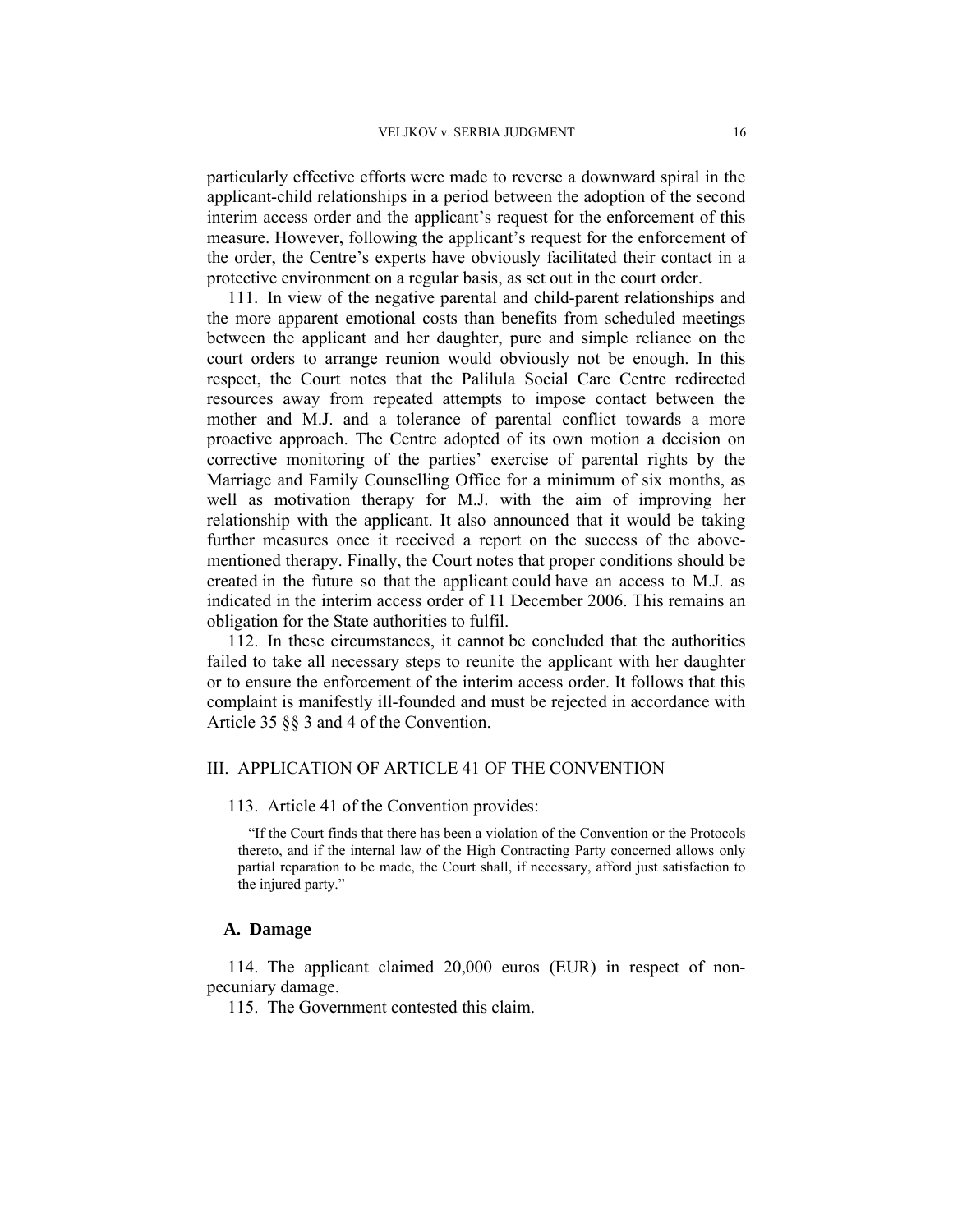116. The Court considers that the applicant must have sustained nonpecuniary damage. Ruling on an equitable basis, it awards her EUR 2,600, plus any tax that may be chargeable on that amount.

#### **B. Costs and expenses**

117. The applicant also claimed 94,630 Serbian dinars (RDS) (approximately EUR 1,300) for costs and expenses incurred before the Court.

118. The Government deemed this claim excessive.

119. According to the Court's case-law, an applicant is entitled to the reimbursement of costs and expenses only in so far as it has been shown that these have been actually and necessarily incurred and are reasonable as to quantum (see, for example, *Iatridis v. Greece* (just satisfaction) [GC], no. 31107/96, § 54, ECHR 2000-XI). Regard being had to the information in its possession and the above criteria, the Court considers it reasonable to award in full the sum sought by the applicant for the proceedings before it.

#### **C. Default interest**

120. The Court considers it appropriate that the default interest should be based on the marginal lending rate of the European Central Bank, to which should be added three percentage points.

## FOR THESE REASONS, THE COURT

- 1. *Declares* unanimously the complaint concerning the excessive length of the proceedings admissible and the remainder of the application inadmissible;
- 2. *Holds* by six votes to one that there has been a violation of Article 6 § 1 of the Convention with regard to the length of the proceedings;
- 3. *Holds* by six votes to one

(a) that the respondent State is to pay the applicant, within three months of the date on which the judgment becomes final, in accordance with Article 44 § 2 of the Convention, the following sums, to be converted into Serbian dinars at the rate applicable on the date of settlement:

(i) EUR 2,600 (two thousand six hundred euros) in respect of the non-pecuniary damage suffered, plus any tax that may be chargeable,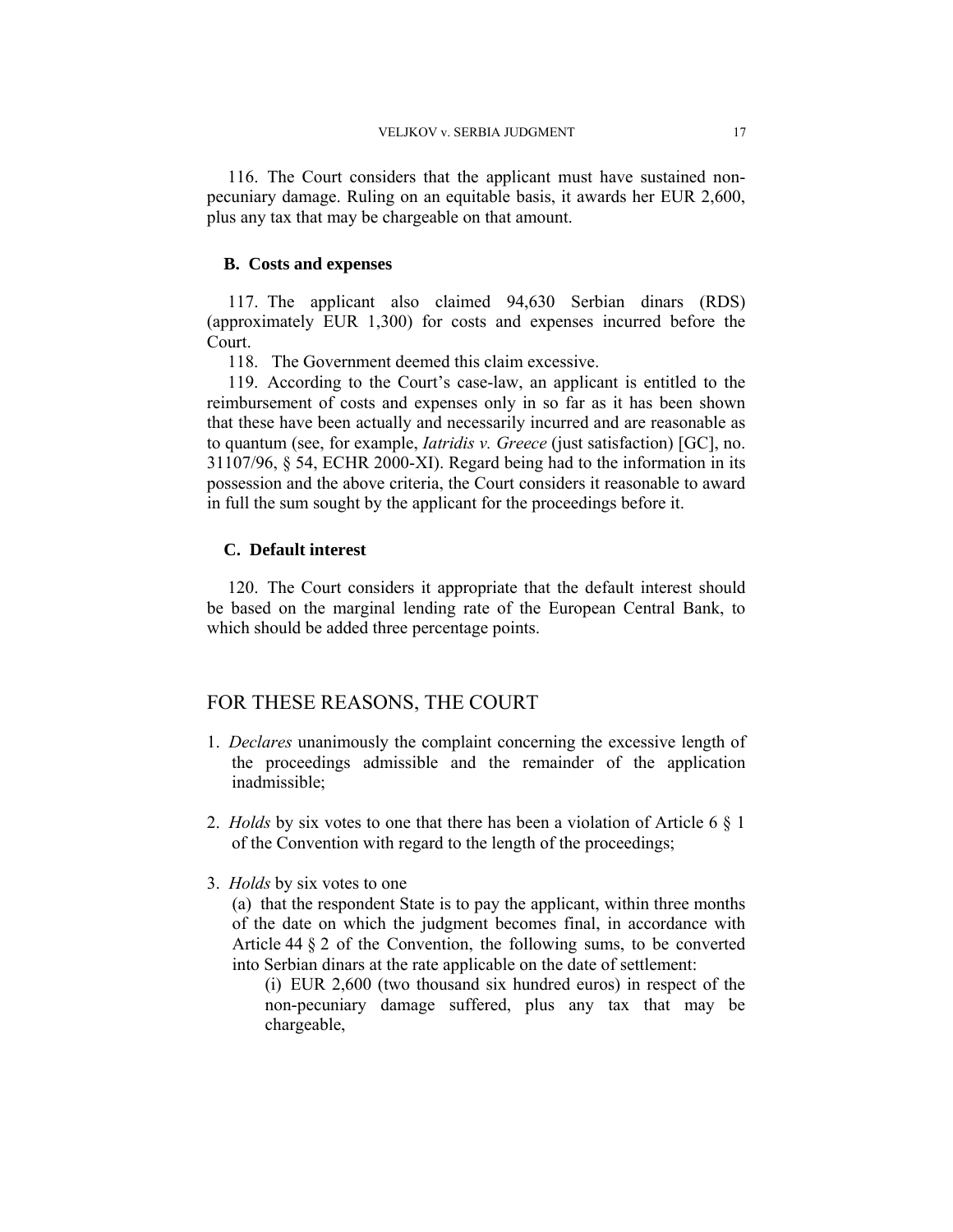(ii) EUR 1,300 (one thousand three hundred euros) for costs and expenses, plus any tax that may be chargeable to the applicant;

(b) that from the expiry of the above-mentioned three months until settlement simple interest shall be payable on the above amounts, at a rate equal to the marginal lending rate of the European Central Bank during the default period, plus three percentage points;

4. *Dismisses* unanimously the remainder of the applicant's claim for just satisfaction.

Done in English, and notified in writing on 19 April 2011, pursuant to Rule 77 §§ 2 and 3 of the Rules of Court.

Françoise Elens-Passos<br>
Deputy Registrar<br>
President<br>
President Deputy Registrar

In accordance with Article 45 § 2 of the Convention and Rule 74 § 2 of the Rules of Court, the separate opinion of Judge David Thór Björgvinsson is annexed to this judgment.

> F.T. F.E.P.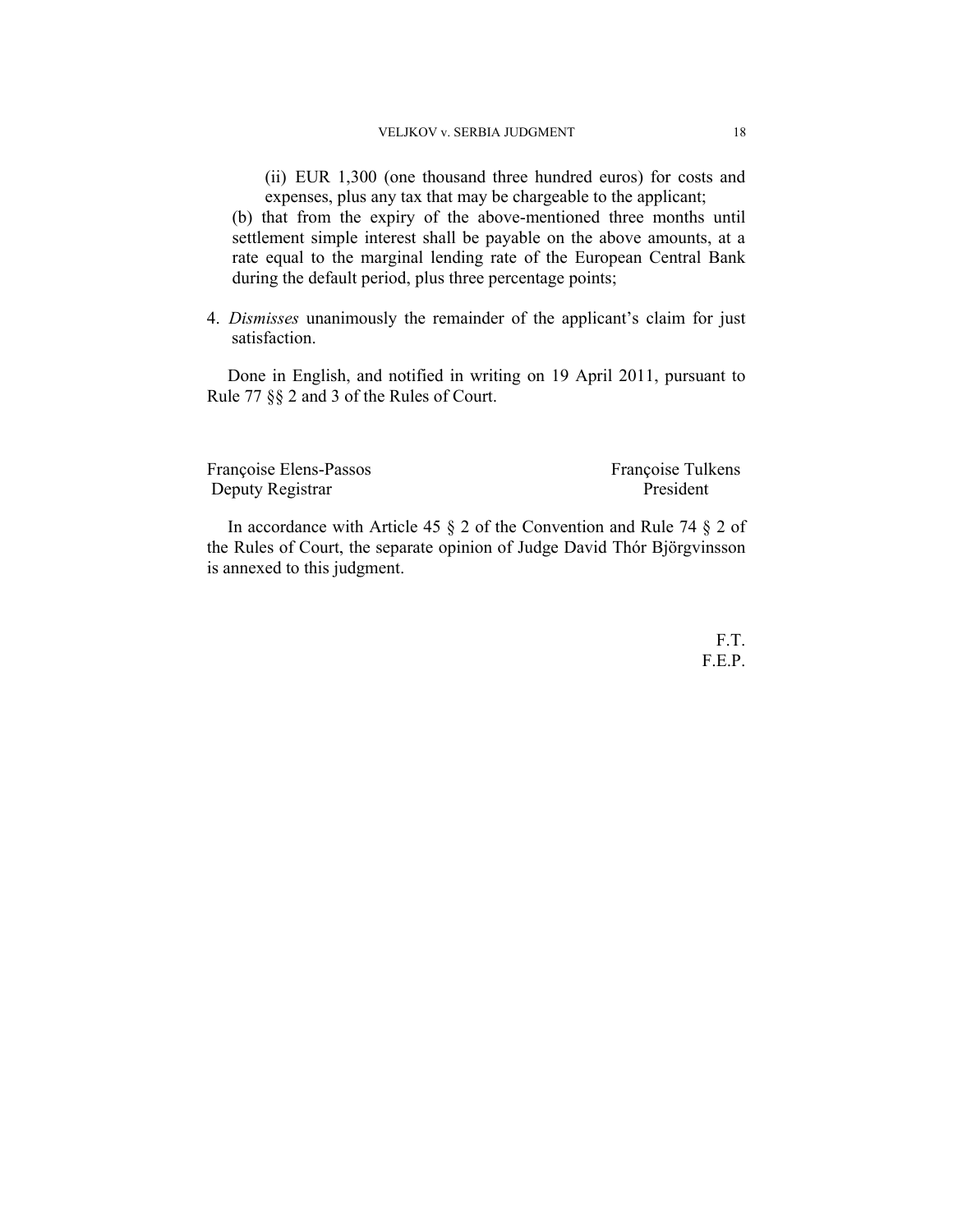# DISSENTING OPINION OF JUDGE DAVID THÓR BJÖRGVINSSON

I voted against the majority's finding of a violation of Article 6 § 1, although admittedly more than five years before one level of jurisdiction is a long time. However, that is not in itself sufficient to find a violation of Article 6  $\S$  1 as the reasonableness of the length of proceedings must be assessed in the light of the circumstances of each case.

At the outset I wish to make the following remarks. Firstly, since the Convention protects fundamental human rights, a violation of Article 6 § 1 on the basis of the length of proceedings should only be found in cases which reveal obvious and serious deficiencies in the workings of the domestic courts in question that amount to a denial of justice and where it can thus truly be said that the applicant's fundamental procedural rights have been breached. Secondly, breaches should only be found where lengthy periods of inactivity that are clearly imputable to the State can be detected. Thirdly, the applicant has to show that he or she made some effort to have the allegedly delayed proceedings accelerated, thereby expressing an interest in having the proceedings conducted more speedily. Fourthly, the applicant has to show that he or she did not contribute significantly to the alleged delay by his or her own behaviour.

Using these criteria I come the conclusion that there has been no violation of Article 6 § 1 in this case. My reasons are the following:

Firstly, although cases concerning custody and maintenance are not complicated from a legal point of view, I would agree with the majority that they are of a sensitive nature and that they involve a certain degree of complexity (see paragraph 87 of the judgment). One of the main factors causing delays in such proceedings are expert assessments and reports that need to be made in order to assess what is in the best interest of the child, but several such reports were produced within the framework of the present case. However, in this case the complexities were mostly of a procedural nature, as shortly after the main proceedings had been instituted, the parties requested interim measures for the award of a right of access and temporary custody respectively. The proceedings ended on 14 February 2007 with the order of the District Court in Belgrade giving limited access rights to the applicant. The respondent's request for interim custody was granted on 6 June 2007 by the District Court. In addition, issues concerning the enforcement of the interim access order arose (see paragraphs 47-65). Furthermore, the applicant initiated two additional sets of proceedings against the respondent, namely one for deprivation of his parental rights on 4 December 2006 and another one for an interim injunction against domestic violence on 11 September 2007. It would seem that these proceedings are still pending. Thus, in this case we have a complicated situation of various proceedings overlapping with each other, adding considerably to the overall complexity of the custody and maintenance proceedings and causing further delays.

Secondly, I disagree with the assessment of the majority that the applicant did not make a significant contribution to the procedural delay complained of, except, as stated in the judgment, "perhaps the seven days in respect of her request for the withdrawal of the presiding judge and also the adjournment of the hearing for 30 September 2009" (see paragraph 89). This assessment overlooks the fact that the applicant at the same time had initiated various other sets of proceedings against the respondent which, as stated above, unavoidably contributed to the overall delay. In addition, I note that, as stated in